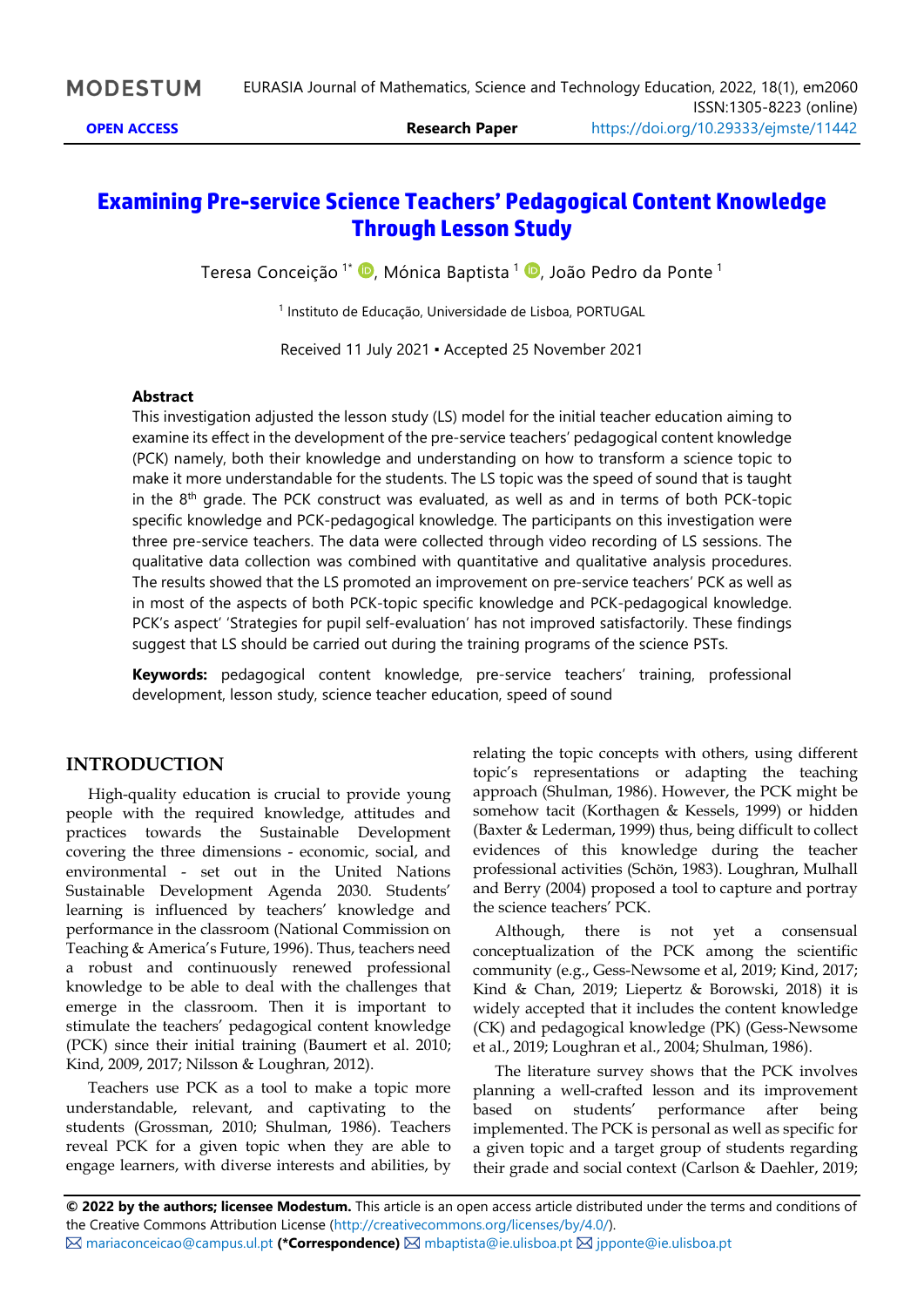#### **Contribution to the literature**

- Lesson study in the initial training improved the PCK of the pre-service teachers
- Pre-service teachers' PCK-TSK improved significantly and PCK-PK, in general, also improved when they were involved in a lesson study
- Lesson study shows potentialities to be used in the initial teacher education
- This research increments the knowledge on the pre-service teachers' PCK through lesson study

Gess-Newsome, 2015; Lederman & Gess-Newsome, 1992). These teachers' practices are pertinent during the initial teacher training since they provide opportunity for pre-service teachers (PSTs) both to apply what they have formally learned in the university and to reflect on the teaching-related experiences (section PCK in initial teacher education) (e.g., van Driel & Berry, 2012).

However, PSTs need guidance towards a deeper understanding about students' ideas, as well as promotion of discussions about student results and possible reasons behind students' difficulties (Käpylä et al., 2009). Moreover, PSTs tend to value the teachercentred approach and prefer to promote students work individually solving closed tasks (Uşak, 2009).

Since, the lesson study (LS) is a student-centred teacher professional development model typically used for in-service training (Fujii, 2016; Stigler & Hiebert, 1999), if adjusted to the initial teacher education it is potentially effective to develop PSTs pedagogical approaches including student-centred lesson plans and tasks (Juhji & Nuangchalerm, 2020).

The present investigation aims to evaluate the effect of the LS in the development of PSTs' PCK on the speed of sound, at 8<sup>th</sup> grade. More specifically the research questions (RQ) are:

- RQ1: Which is the effect of the LS adjusted for the initial teacher education - in the development of the PCK on the speed of sound at 8<sup>th</sup> grade for each PST?
- RQ2: Which are the changes in the PCK on the speed of sound for each PST?

## **RESEARCH SCOPE**

## **PCK in Initial Teacher Education**

The literature survey shows that teachers' PCK has a positive effect on the instructional quality and on the student progress (e.g., Baumer at al., 2010; Coe et al., 2014). Thus, it is important to stimulate the PCK since the initial teacher training (Kind, 2017; Sorge at al., 2017). It is generally accepted among researchers the importance of the classroom practices to evolve PSTs' PCK (e.g., Gess-Newsome, 2015; Grossman, 2010) including, the discussion of the teaching strategies to help students to overcome their learning difficulties (de Jong & van Driel, 2004; Nilsson & Karlsson, 2019).

In addition, there is a strongly held expectation that the initial training is an opportunity for PSTs to model their teaching practice by cooperating teachers' (CT) observation (e.g., Clarke et al., 2014). In this way, CT offers PSTs (*i*) with important images of the teaching practice (Seperson & Joyce, 1971), (*ii*) practical knowledge that is rather new to PSTs, namely the CTs' personal teaching theories, and (*iii*) theory - practice integration (Zanting et al., 1998). The CT's role is more effective if he jointly plans, teaches, and analyses lessons with the PSTs as well as when the CT explicit their thinking and reflections about their own teaching during discussions with the PSTs (Zanting et al., 1998). A research performed with pre-service chemistry teachers also corroborated these results by revealing that the experienced teachers expanded PSTs descriptions about students' difficulties and misconceptions as well as enriched their knowledge of instructional strategies (Van Driel et al., 2002).

As the PCK is a key variable in quality teaching and as has already been mentioned it might be somewhat tacit or hidden (section Introduction), its assessment is important for both teacher education researchers and teacher educators. This required to model this construct into structuring components. This investigation adopted the two components, PCK-content knowledge and PCKpedagogical knowledge, identified by Gess-Newsome et al. (2019) as follows:

- 1. PCK-content knowledge, henceforward named PCK-topic specific knowledge (PCK-TSK), refers to the accurate knowledge of the scientific concepts to make a topic more understandable to the students, including Nature of Science (NOS) and the use of representations
- 2. PCK-pedagogical knowledge (PCK-PK) refers to the understanding of:
	- How students' prior conceptions determine the instructional decisions
	- The relationship between the adopted teaching strategies and the students learning
	- Implications of the teaching strategies based on students results
	- Strategies' identification to promote student examination of their own learning

Sawada et al. (2002) and Loughran et al. (2004, 2012) proposed tools to evaluate PCK-TSK and PCK-PK.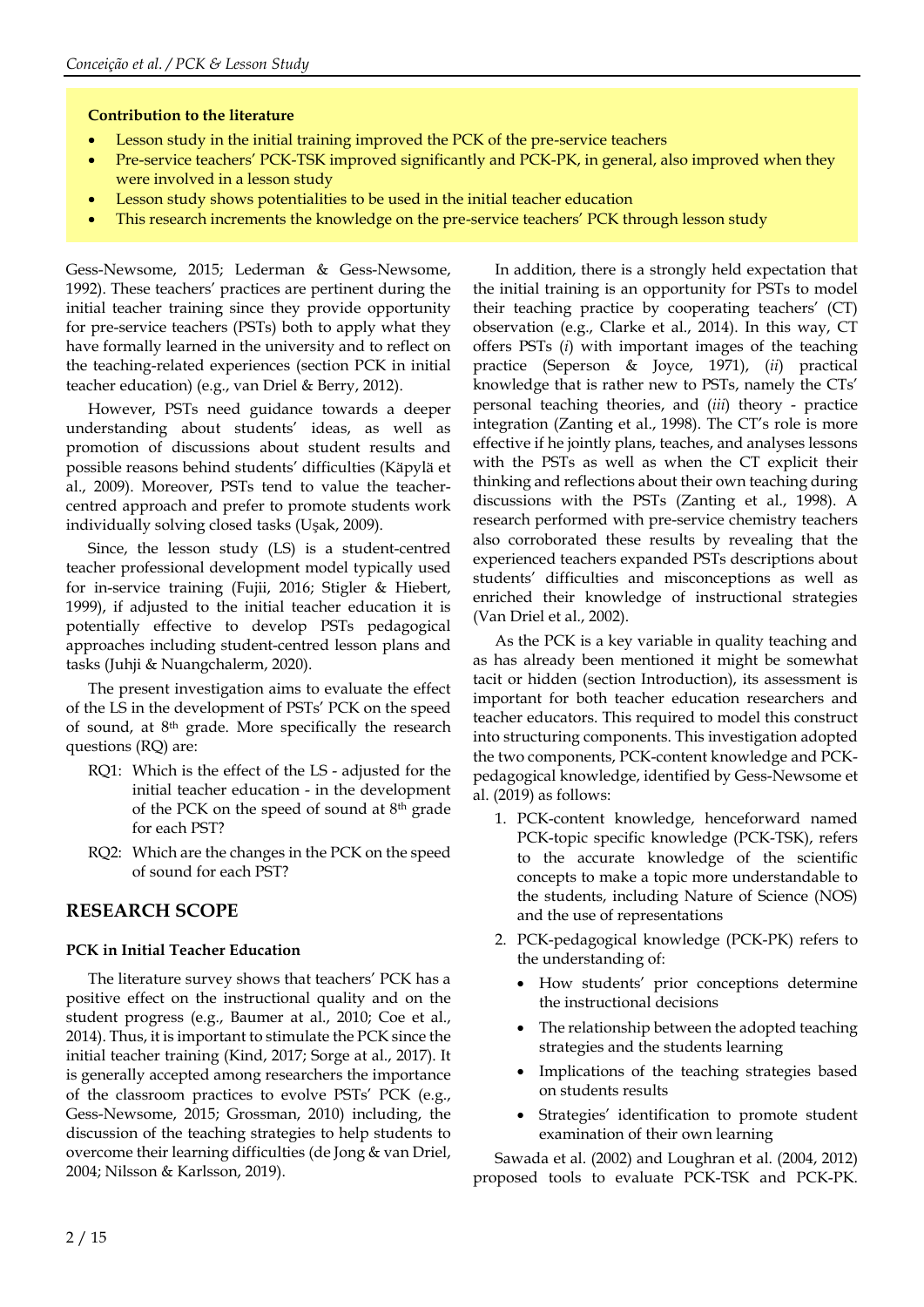Sawada et al. (2002) designed and validated an instrument containing 25 items to evaluate mathematics and sciences teaching practices. This instrument was based on the recommendations and standards promulgated by professional societies of mathematicians, scientist, and educators. Loughran et al. (2004, 2012) developed a tool for accessing science teachers' PCK. This tool transforms the tacit knowledge into explicit forms of evaluating science teachers' understanding of specific aspects of the PCK.

## **Lesson Study for Developing PCK**

The goal of the LS is to improve the teaching of a specific topic based on the students learning and reasoning, typically, implemented with a small group of teachers (Fujii, 2016; Stigler & Hiebert, 1999). The LS model was developed in Japan based on its schoolwork cultures and teacher professionalism but has already been adjusted for other cultural contexts and it has been mainly used in the long-life teacher training (e.g., Coenders & Verhoef, 2019; Huang & Shimizu, 2016; Lim et al., 2016; Perry & Lewis, 2009). However, its application to the initial teacher education had a growing interest by the scientific community in the last decade (e.g., Larssen et al., 2018; Ni Shuilleabhain & Bjuland, 2019) revealing promising results (e.g., Marble, 2007; Munthe et al., 2016). Research studies on the applicability of the LS during the initial teacher education needs to be better understood. The LS might comprise cycles that in turn encompasses phases namely, the 1st cycle includes the lesson planning, the Research Lesson and the Lesson Reflection whereas the following cycles include an improved Research Lesson and the Lesson Reflection phases. The relative relevance of the LS phases is non-consensual. Hart et al. (2011) viewed the planning phase as the most challenging. Akerson et al. (2017) stated the reflection phase as the responsible for enhancing PSTs' PCK. Whereas, Nilsson (2008) and van Driel et al. (2002) found the actual classroom teaching, as the fundamental source for developing PSTs' PCK, although this conclusion was not achieved within the scope of a LS.

Furthermore, is not consensual among researchers and scholars, the number of cycles that a LS should comprises. Fujii (2014, 2016, 2018) interrogates the pitfalls of emphasizing re-teaching in a LS implementation. Indeed, this investigation (Fujii, 2014) considers that the purpose of the LS is not to achieve a perfect lesson plan. Instead, the LS goal is to gain new knowledge for teaching and learning. In fact, Takahshi and McDowel (2016) also identified, in the literature, some misunderstanding concerning the LS purpose as a process to obtain a perfect lesson plan.

Besides this controversy, the research studies on the applicability of the LS during the initial teacher education seem to encourage the implementation of more than one cycle, in this context (e.g., Akerson et al., 2017; Can, 2019; Danday, 2019; Jain & Brown, 2020; Juhler, 2016; Marble, 2007). In this scope, Akerson et al. (2017) used a case study approach focused on the Research Lessons and post Reflections phases of the LS to investigate the PCK improvement of the PSTs to teach the NOS, at the primary level. The authors concluded that although the PSTs were not able yet to include NOS connections within their own lessons, after their participation in the LS they were able to provide feedback to their peers regarding how to include NOS in their Research Lessons. Whereas, Juhler (2016) assessed the effect, and the success, of the lesson planning phase of the LS combined with a Content Representation tool to start developing PSTs' PCK. The author also concluded that PSTs became more focus on students' difficulties and misconception as well as on students' preferences or assessment, rather than on students' behaviour. Can (2019) also used a case study approach to investigate PCK improvement of three PSTs on the topic heat and temperature. In his investigation, the lesson plan consisted on a Content Representation tool prepared by the PSTs and improved just before the Research Lessons. The researcher concluded that the PCK 'knowledge of curriculum', 'knowledge of students' and 'knowledge of instructional strategies' significantly improved, but not the 'science teaching orientations', nor the 'knowledge of assessment'.

This research contributed to deeper the knowledge of PCK of PSTs in two senses:

- from the science educators' perspective since it highlights the feasibility of including the lesson study in the initial teacher programs;
- from the researchers' perspective since it concurs to increment the academic knowledge on the PCK development using lesson study in initial teacher education.

## **METHODOLOGY**

## **Participants' Characterization**

The participants of this investigation were three science PSTs, Identified in this paper as PST1, PST2, and PST3. The PSTs have an undergraduate degree (3 years) in chemistry. By the time this investigation was performed, all participants were students enrolled in the first year of their teacher preparation programme (duration of two years in total). The PSTs identities are not revealed since they are not relevant for the conclusions of the study.

The PST1 (42 years old) taught in a private school (less than two years), whereas, both PST2 and PST3, (35 and 34 years old, respectively), had some experience as students' tutoring in private study centers. The participants were recruited to participate in this investigation on a voluntary basis by the university science teacher educator who was also involved in this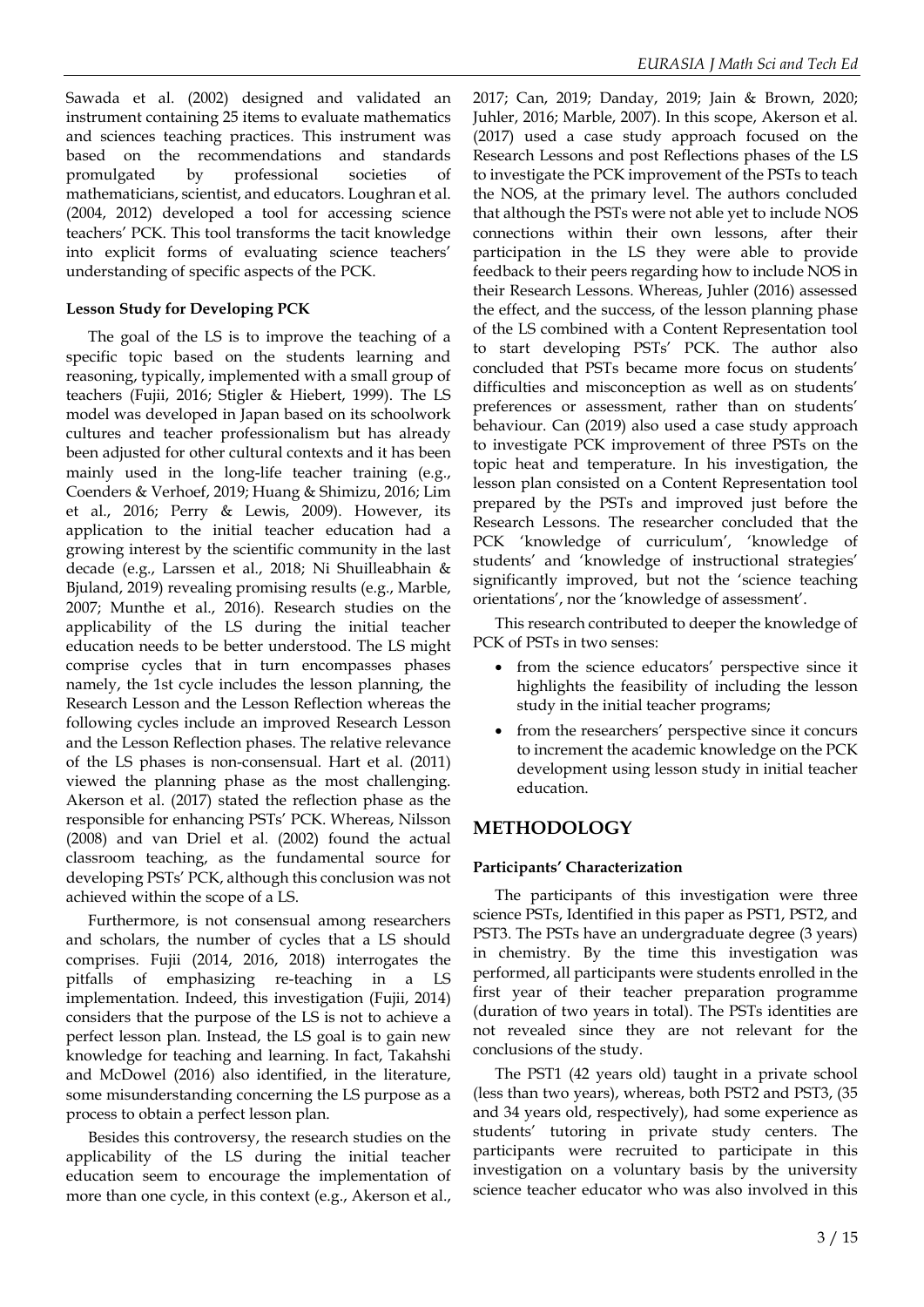|              | Table 1. Organization of the lesson study (Conceição et al., 2019)                                                                                                                                                        |
|--------------|---------------------------------------------------------------------------------------------------------------------------------------------------------------------------------------------------------------------------|
| LS's Cycles  | Description of the sessions' content                                                                                                                                                                                      |
| Cycle 1 (ten | Exploratory study (Sessions 1-6)                                                                                                                                                                                          |
| sessions)    | 1. Identification of the content topic (i.e., speed of sound) and how this is explored in the curriculum,<br>reference documents and textbooks.                                                                           |
|              | Student conceptions about the content topic (analysis of scientific articles)                                                                                                                                             |
|              | 2. Discussion of the level of challenge and openness of tasks in IBSE (the nature of tasks)                                                                                                                               |
|              | 3. Completion of different tasks on various content topics, focusing on learning objectives, possible                                                                                                                     |
|              | student reasoning and difficulties. Discussion of everyday contexts                                                                                                                                                       |
|              | 4. Completion of different tasks on various content topics. focusing on learning objectives, possible                                                                                                                     |
|              | student reasoning and difficulties. Discussion of everyday contexts (conclusion)                                                                                                                                          |
|              | 5. Development of the diagnostic task on the concepts of distance, time interval and speed                                                                                                                                |
|              | 6. Analysis of the students' results in the diagnostic task. Identification of the students' learning progress<br>and difficulties. Analysis of the transcription of a lesson in three stages (Introduction the task,     |
|              | students' autonomous work and collective discussion/synthesis) and of the communication promoted                                                                                                                          |
|              | by the teacher in the classroom during these stages (questioning and collective discussion)                                                                                                                               |
|              | Lesson Planning (Sessions 7-8)                                                                                                                                                                                            |
|              | 7. Completion of a set of tasks in IBSE on the topic. Discussion of contexts. learning objectives, possible<br>reasoning and difficulties of the students. Development of the research lesson task (i.e., topic task) and |
|              | context selection. Focusing on the IBSE, the task allows students to interpret and represent                                                                                                                              |
|              | information, to build and use problem-solving strategies, to explain a phenomenon, to make                                                                                                                                |
|              | predictions, to generalise and to communicate the results to the class. The inquiry task is applied in a                                                                                                                  |
|              | 45 minute lesson. Students work in groups and are encouraged to solve the task autonomously. The                                                                                                                          |
|              |                                                                                                                                                                                                                           |
|              | task context is the thunderstorm phenomenon                                                                                                                                                                               |
|              | 8. Development of the research lesson plan based on previous work<br>Research Lesson 1                                                                                                                                    |
|              | 9. PSTs' observed the Research Lesson and filled in the lesson observation guide                                                                                                                                          |
|              | Lesson Reflection 1                                                                                                                                                                                                       |
|              |                                                                                                                                                                                                                           |
|              | 10. PSTs analysed students' performance and reasoning and discussion of strategies to improve student<br>learning. PSTs supported their analysis in the students written productions (task solved), the filled in         |
|              | observation guides. videotapes of the Research Lesson. Thereafter, the PSTs improved the lesson plan                                                                                                                      |
|              |                                                                                                                                                                                                                           |
|              | and the students' task as well as adjusted the observation guide to be used in the next cycle                                                                                                                             |
| Cycle 2 (two | Research Lesson 2                                                                                                                                                                                                         |
| sessions)    | 11. PSTs' observed the improved Research Lesson 1 taught to another class and filled in the unproved<br>observation guide                                                                                                 |
|              | <b>Lesson Reflection 2</b>                                                                                                                                                                                                |
|              | 12. PSTs analysed the implication of the improved lesson plan and task in the students' performance                                                                                                                       |
|              | (using the same sources used in Reflection 1)                                                                                                                                                                             |
|              |                                                                                                                                                                                                                           |

investigation. This university science teacher educator offers the science teacher trainee and certification. The CT provided the information about the 8th grade students involved in LS. PSTs already knew from the previous semester the CT also as cooperating teacher of their initial training process (i.e., not in the scope of this investigation).

The previous syllabus of the program on science teaching provided to the PSTs the PCK construct.

#### **Design and Conduction of the Lesson Study**

The topic of the LS conducted in the presented investigation was the speed of sound, included in the syllabus of the discipline of physics and chemistry offered at grade 8 (ages between 14-15 years old). There is a concern that materialistic thinking—meaning the tendency to attribute a set of matter-like properties to non-matter concepts—is one of the central barriers that students face in the journey toward understanding the sound concept (Eshach et al., 2017). Indeed, materialistic thinking occupies a central place in the nonscientific "naïve thinking" with which students enter into scientific instruction, and that it is a barrier students need to overcome in the process of conceptual change (Eshach & Schwartz, 2006).

The LS comprised two cycles organized as described in Table 1 (also depicted in Figure 1), of which the 1st cycle encompasses 10 sessions and the 2nd cycle, two sessions. Thus, in total the LS comprised 12 sessions lasting for 2h30m each except the two Research Lessons that lasted 45 minutes each and that took place at the school where the CT works. The 1st cycle comprised the 'Exploratory Study' (sessions 1 to 6), the 'Lesson Planning' (sessions 7 and 8), the 'Research Lesson 1' (session 9) and the 'Lesson Reflection 1' (session 10). The 2 nd cycle consisted only in the 'Research Lesson 2' (session 11) and 'Lesson Reflection 2' (session 12). The content of each session is summarized in Table 1.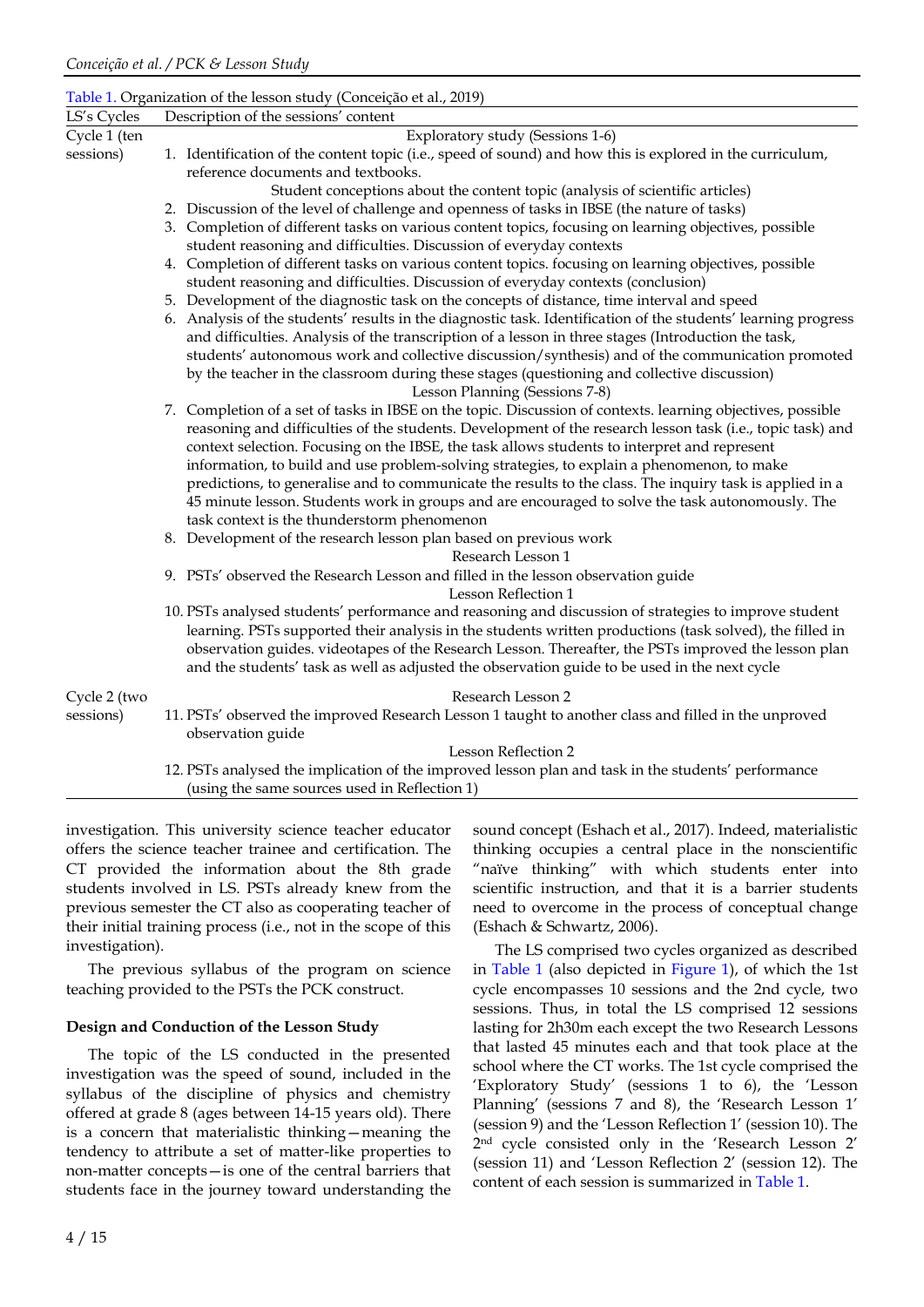

Figure 1. Cycles and sessions of the lesson study as well as data source to evaluate previous Pedagogical Content Knowledge (PCK-pre) and post Pedagogical Content Knowledge (PCK-pos) for each pre-service teacher

During this investigation, three researchers participated in the LS, of which one is a science education expert. The science educator presented the LS theory and supported PSTs' learning throughout the Exploratory Study of the LS (sessions 1 – 6, Table 1). This support was guided through an inquiry based strategies. PSTs' learning was also supported on inquiry approach by the other two researchers.

▪ Taking into consideration the beneficial role of a CT in the PSTs education (as previously mentioned, section PCK in initial teacher education), the LS integrated a CT with previous background as CT and with twenty years of experience as science teacher. The CT taught the Research Lessons (sessions 9 and 11, Table 1). Throughout the LS, the CT and the PSTs expressed their own thinking on the teaching of the topic and on students' learning, as well as how to improve students' results and why. All researchers collected the data through field notes in all LS sessions. They also supported PSTs analyse of the students' responses on the task they performed during the research lessons, namely conjecturing what might was behind the students' difficulties. In the LS sessions, the PSTs played the role of students and were the first to intervene in the group.

#### **Data Collection**

The data was collected through video recording of all sessions and participating observation by two of the authors of the present paper. To collect the data, two of

the authors of the present manuscript used a form consisting of the 25 subcategories proposed by Sawada and colleagues (2002), adjusted to the nature of the activities in which the PSTs were involved in the research. For example, since the PSTs did not teach the research lessons the question included in the Sawada's instrument "students were involved in the communication of their ideas using a variety of means and media", was adjusted to: "in the planning of research lessons and reflection sessions, event are created for students to engage in communicating their ideas using a variety of means and media". During the sessions, two of the authors used the form to collect the data. This data consisted in segments of text related to the subject of each subcategory of the form. Thus, immediately after each session, the two authors completed together the information that each of them gathered to collect. In addition, all sessions were videotaped (27 hours in total) and, then, transcribed. These transcripts were also used to complete the prefilled form. This procedure was repeated for all sessions of the LS.

The research study consisted of evaluating the effect of the LS on PCK on the speed of sound of each PST. Thus, the LS is the intervention that might (or not) have impact on PCK of the PSTs. The answer to the RQs required the comparison between the PSTs' PCK before and after the LS intervention. However, before the LS, the PSTs had no enough knowledge to elaborate a detailed lesson plan and an inquiry task based learning with multiple representations for the students. As such, the present investigation adopted the first six sessions of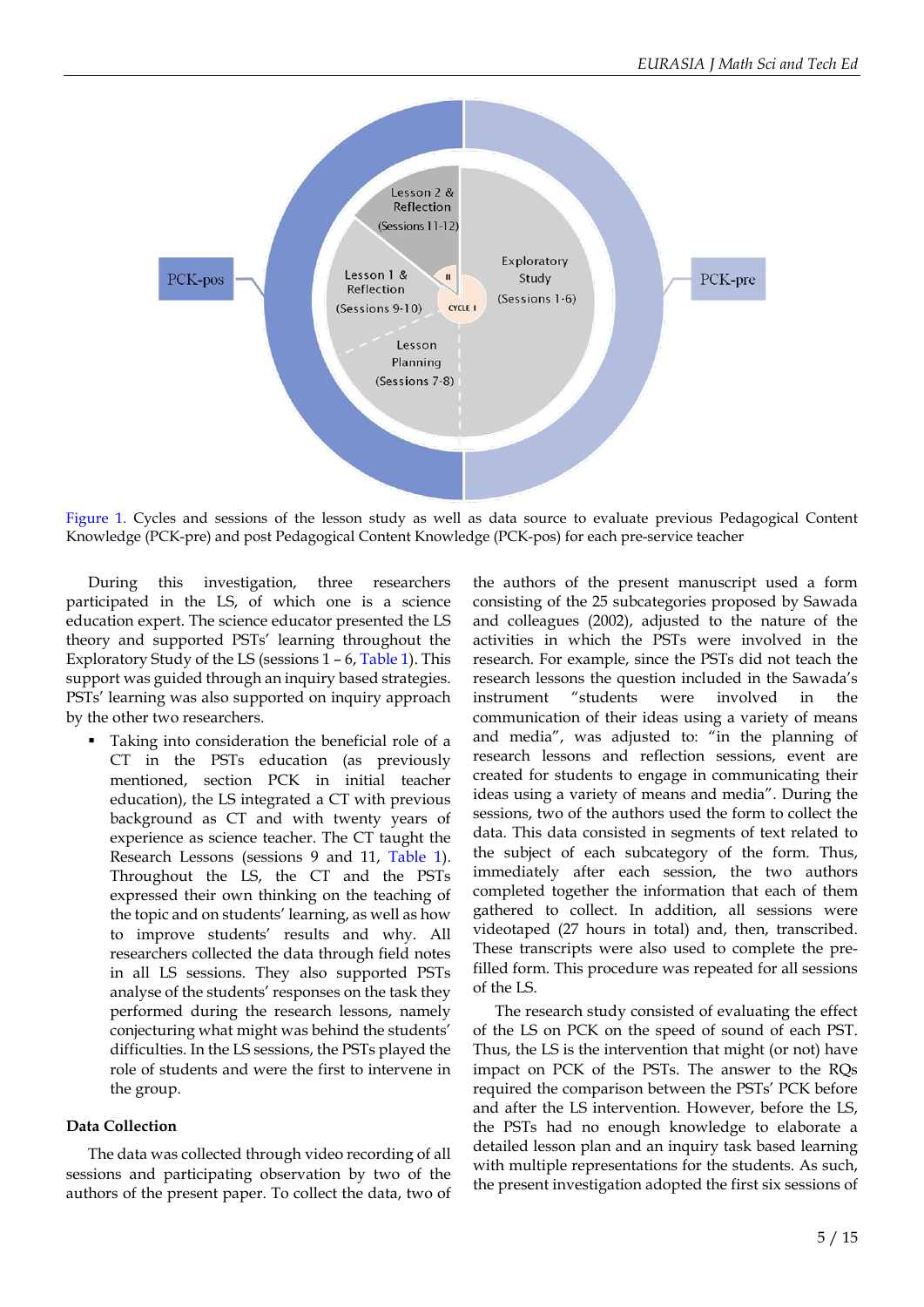the LS to explore the dimensions of the lesson plan proposed by Robak et al. (2006) and inquiry tasks that teacher may use in the classroom, as well as to collect data after this Exploratory Study (Table 1). Thus, in this investigation, the PCK of the PSTs' before participating in the LS, designated hereafter as PCK-pre, was evaluated using the data collect from sessions 1 to 6, whereas the PCK of the PSTs after the LS intervention, designated hereafter as PCK-pos, was evaluated from data collected during sessions 7 to 12. Figure 1 systematises the LS organization in terms of cycles and sessions (detailed in Table 1) as well as the sessions that were the data source to determine the PCK-pre and PCKpos, for each PST.

### **Data Analysis**

The qualitative data collection was combined with quantitative and qualitative analysis procedures (Creswell, 2002). The qualitative approach comprised

the construction of the codification matrix (detailed below) and the data codification, which are the primary results. The primary results were then analysed qualitatively and quantified in a qualitative ordinal scale, which are the secondary results. The secondary results were analysed statistically to answer RQ1 and transformed to answer RQ2. The methodology of the data analysis is schematically represented in the Graphical Abstract.

## *Codification matrix*

The codification matrix for the data analysis was designed adopting as categories (Table 2) the seven aspects of the both PCK-TSK and PCK-PK components proposed by Gess-Newsome and colleagues (section PCK in initial teacher education). In addition, the 25 subcategories proposed by Sawada and colleagues (section PCK in initial teacher education) were successively reformulated until being adjusted to the

Table 2. Codification matrix of Pedagogical Content Knowledge – Topic Specific Knowledge (PCK-TSK) and of Pedagogical Content Knowledge –Pedagogical Knowledge (PCK-PK)

| Coding categories  |                                   | Coding subcategories                                                           |  |  |  |
|--------------------|-----------------------------------|--------------------------------------------------------------------------------|--|--|--|
| $\rm{PCK}\mbox{-}$ | A1 Depth, breadth, and accuracy   | 1. Core concepts in the teaching the topic                                     |  |  |  |
| TSK                | of topic knowledge                | 2. Variables that support the core concepts for teaching of the topic          |  |  |  |
|                    |                                   | 3. Syllabus in the teaching of the topic                                       |  |  |  |
|                    | A2 Connection with the nature of  | 4. Students' own methods of solving the task/problems                          |  |  |  |
|                    | science (NOS)                     | 5. Intellectual rigor, constructive criticism and challenging ideas in the     |  |  |  |
|                    |                                   | topic's learning                                                               |  |  |  |
|                    |                                   | 6. Students interpret data                                                     |  |  |  |
|                    | A3 Fluency with multiple modes    | 7. Elements of abstraction/representations                                     |  |  |  |
|                    | of representation                 | 8. Connection with real world phenomenon with the topic teaching               |  |  |  |
| PCK-PK             | B1 Understanding how students'    | 9. Students' previous conceptions                                              |  |  |  |
|                    | prior conceptions determine the   | 10. Students' previous ideas that might determine the progress of the          |  |  |  |
|                    | instructional decisions           | lesson                                                                         |  |  |  |
|                    | B2 Rational linking teaching      | 11. Students build a shared knowledge                                          |  |  |  |
|                    | strategies to student learning    | 12. Students' learning autonomy                                                |  |  |  |
|                    |                                   | 13. Students' communication (making presentation, brainstorming,               |  |  |  |
|                    |                                   | critiquing, listening)                                                         |  |  |  |
|                    |                                   | 14. Divergent modes of students' thinking                                      |  |  |  |
|                    |                                   | 15. Students' work between and among students                                  |  |  |  |
|                    |                                   | 16. Students' contributions that might determine the classroom                 |  |  |  |
|                    |                                   | communication                                                                  |  |  |  |
|                    |                                   | 17. Respect for what others had to say                                         |  |  |  |
|                    |                                   | 18. Motivation of the students in the learning process                         |  |  |  |
|                    |                                   | 19. Patient with students' divergent ideas (is not the same thing as           |  |  |  |
|                    |                                   | tolerating unwanted student behavior or unexpected)                            |  |  |  |
|                    |                                   | 20. Teacher is a resource person, working to support and enhance student       |  |  |  |
|                    |                                   | learning. The metaphor "guide on the side" is in accord with this item         |  |  |  |
|                    | B3 Implications of teaching       | 21. Students' results in the use of representations or elements of abstraction |  |  |  |
|                    | strategies based on students'     | and implication in the teaching of the topic                                   |  |  |  |
|                    | results                           | 22. Students' results with real world phenomena and implication in the         |  |  |  |
|                    |                                   | teaching of the topic                                                          |  |  |  |
|                    |                                   | 23. Students' results about formulating conjectures/hypotheses before          |  |  |  |
|                    |                                   | collecting data and calculations and implication in the teaching of the topic  |  |  |  |
|                    |                                   | 24. Students' difficulties in the interpretation of the questions of the task  |  |  |  |
|                    |                                   | and implications                                                               |  |  |  |
|                    |                                   | B4 Strategies to promote students' 25. Students evaluate their own learning    |  |  |  |
|                    | examination of their own learning |                                                                                |  |  |  |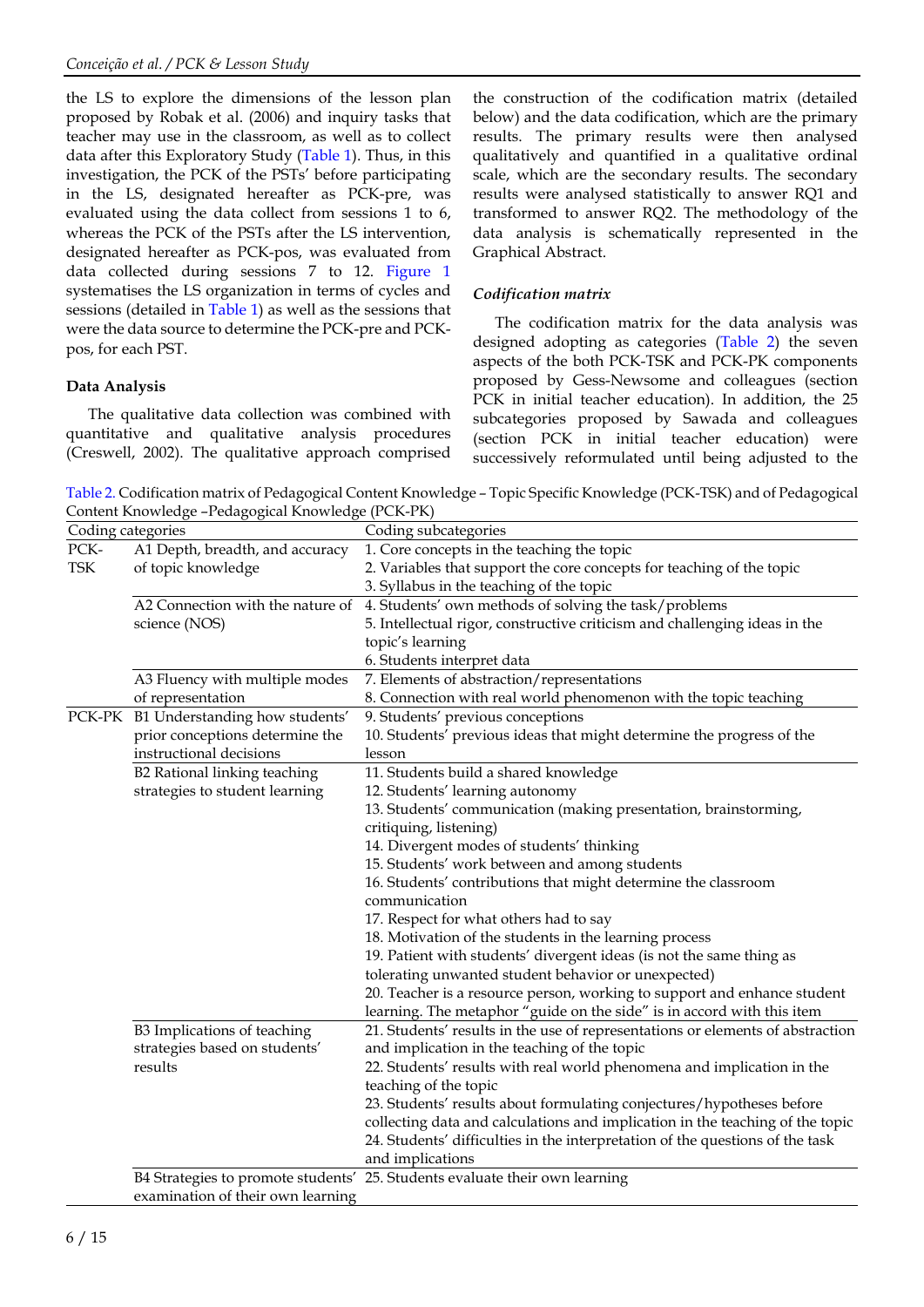|                | Table 3. Rationale to quantify the Units of Analysis of the coding subcategory '1. Core concepts in the teaching the topic' |
|----------------|-----------------------------------------------------------------------------------------------------------------------------|
| Scores         | Rationale                                                                                                                   |
| $\Omega$       | The data do not reveal evidences that the PST knows "what" core science ideas/concepts are important to teach               |
|                | the topic to a specific group of students                                                                                   |
| $\mathbf{1}$   | The data reveal an evidence that the PST knows "what" core science ideas/concepts are important to teach the                |
|                | topic to a specific group of students. This knowledge was designated as "factual PCK"                                       |
| $\overline{2}$ | If data reveal evidences (i.e., two or more) of "factual PCK"                                                               |
| 3              | The data reveal evidences that the PST knows "how" to transform the core science ideas/concepts of the topic                |
|                | to become more understandable and captivating to a target group of the students. This knowledge was                         |
|                | designated as "procedural PCK"                                                                                              |
| $\overline{4}$ | The data reveal evidences that the PST knows "why" the core science ideas/concepts are important for the topic              |
|                | teaching for a group of students. This knowledge was designated as "conditional PCK"                                        |
|                |                                                                                                                             |

nature of the activities in which PSTs were involved during the LS (section Lesson Study for developing PCK). The subcategories were then clustered in the corresponding categories using a qualitative (deductive) method and codified from 1 to 25, as presented in Table 2.

#### *Mixed data analysis*

After the transcription, the data were analysed and segmented according to the 25 subcategories, using a content analysis method (Krippendorff, 1980). The Unit of Analysis was the segment of text containing an evidence of PCK of a given PST. The Units of Analysis that were difficult to code were discussed by two of the researchers (authors). If no consensus was reached, Units of Analysis were re-segmented or neglected.

Thereafter, the Units of Analysis were qualitatively analyzed according to Loughran's et al. (2004) approach to disentangle the PCK factual (what), procedural (how), and conditional (why). The quantification of the Units of Analysis – secondary results - was expressed in a qualitative ordinal scale from 0 to 4 following the rationale exemplified for the coding subcategory '1, Core concepts in the teaching the topic' in Table 3.

The PCK consists of 25 items, i.e., 25 subcategories (Table 2). Each subcategory is scored on a scale of 0 to 4 points, as already mentioned. The median PCK-pre and PCK-pos values were computed for each of the PST. The median of the PCK-pre and PCK-pro for each PST's was calculated as follows:

- The scores assigned to the 25 subcategories, for each PST, were sorted in ascending order
- Since n=25 is odd, the median corresponds to the score value at position  $(n+1)/2$ , i.e., in this case, to the value at position 13.

The PCK-pre and PCK-pos, for each PST, were used to answer to Research Question 1 (RQ1).

As proposed elsewhere (Gess-Newsome et al., 2019) in order to mitigate possible biased analysis, the Units of Analysis were scored by two participant observers. Accordingly, one of the participant observers scored all the Units of Analysis, and another scored 25% of them, randomly selected from all subcategories. Since the inter-rater reliability achieved was 0.80 the required accuracy was assured (Cohen, 1960).

#### *Quantitative approach to answer Research Question 1*

The approach of quantitative data analysis to answer RQ1 consisted of the statistical treatment of the secondary results namely, PCK-pre and PCK-pos. In concrete, the effect that the lesson study (adjusted for initial teacher education) had on each PST in teaching the speed of sound was assessed through 25 subcategories related with PCK in that were evaluated before and after the lesson study to compute PCK-pre and PCK – pos, respectively (Figure 1). The median values of the score obtained by each PST in the 25 items before and after of the LS intervention were analysed globally by a descriptive statistical treatment.

#### *Qualitative approach to answer Research Question 2*

The evaluation on the changes in the PCK on the speed of sound for each PST (RQ2) required identifying changes in PCK-pre and PCK-pos in each category (A1- 3 and B1-4, in Table 2). As such, to evaluate the changes in PCK for each category, it was determined, and analysed, the median of the secondary results for the corresponding subcategories before and after of the LS intervention.

#### **RESULTS**

#### **Answer to the Research Question 1**

This investigation aimed to examine the effect of the LS in the development of the PCK of PSTs on the speed of sound to 8th grade students (RQ1). Table 4 summarizes the results of the median of the PCK-pre and PCK-pos for each PST, determined as referred in section Data analysis methodology.

All PSTs exhibited a PCK-pre of 2 whereas the PCK pos was 4, for PST1 and 3, for both PST2 and PST3 indicting that the PCK of the PSTs on the speed of sound at 8th grade in a specific classroom context, and with lessons lectured by the CT improved (section Design and conduction of the lesson study).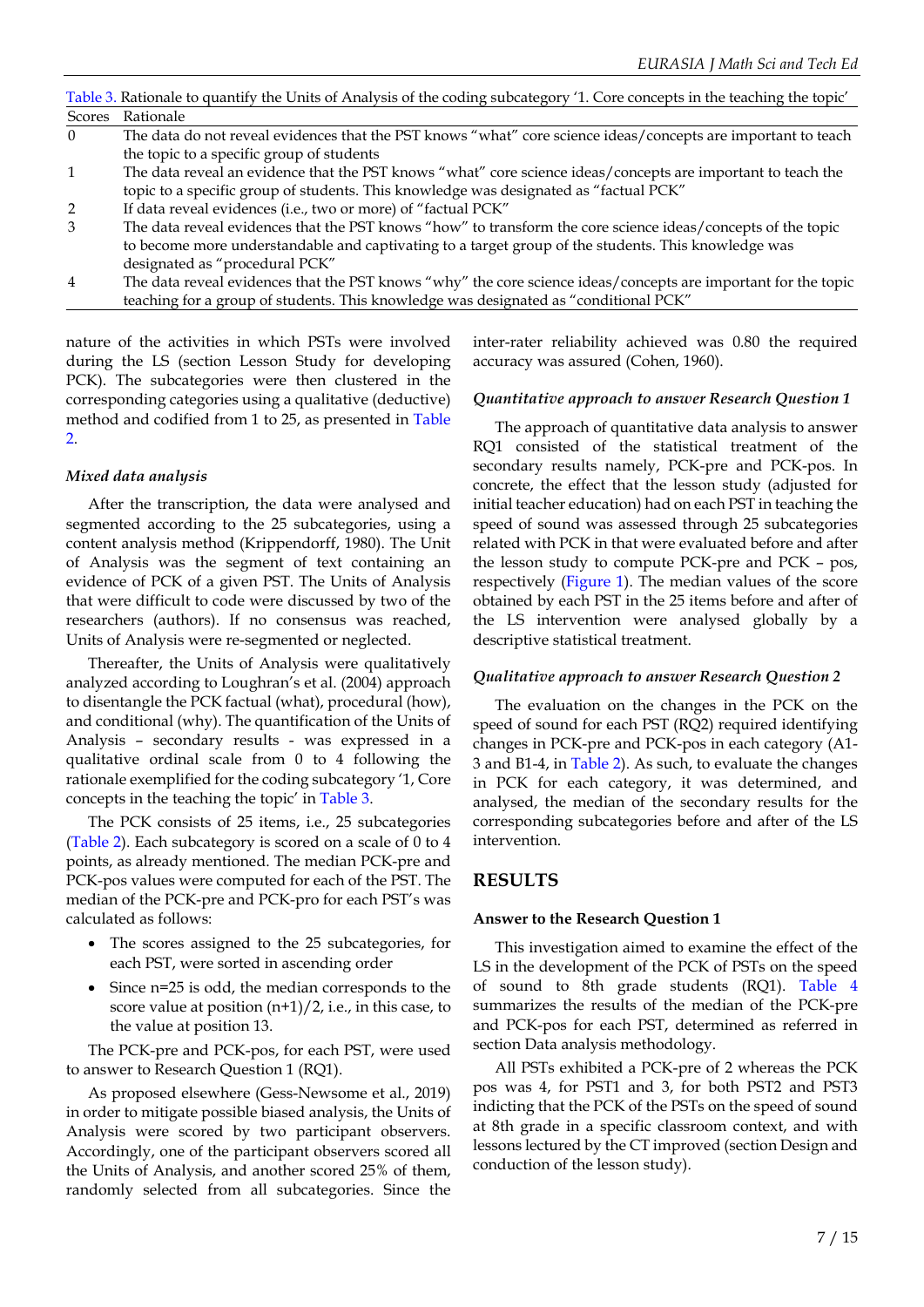Table 4. Median of previous Pedagogical Content Knowledge (PCK-pre) and post Pedagogical Content Knowledge (PCKpos), i.e., PCK before and after the lesson study implementation, for each pre-service teacher (PST)

|                  | PCK-pre (median) | PCK-pos (median) |
|------------------|------------------|------------------|
| PST <sub>1</sub> |                  |                  |
| PST <sub>2</sub> |                  |                  |
| PST <sub>3</sub> |                  |                  |

Table 5. Examples of results scored for previous Pedagogical Content Knowledge (PCK-pre) and post Pedagogical Content Knowledge (PCK-pos), i.e., PCK before and after the lesson study implementation

|                        | Examples of results scored for PCK-pre and PCK-pos                                                                    |                                                                                                                                                                                                  |  |  |  |
|------------------------|-----------------------------------------------------------------------------------------------------------------------|--------------------------------------------------------------------------------------------------------------------------------------------------------------------------------------------------|--|--|--|
| $^{\prime\prime}$ Core | PCK-pre: We realized that the students                                                                                | PCK-pos: Now, after observing the students I realize that this                                                                                                                                   |  |  |  |
| concepts for           | knew to calculate the distance and the                                                                                | topic is more complex than I considered. Changing from the                                                                                                                                       |  |  |  |
| teaching and           | time interval of the speed of a ball. Thus,                                                                           | context of a ball to the context of sound involves a high degree                                                                                                                                 |  |  |  |
| learning the           |                                                                                                                       | I assumed that it would be easy for them of students' abstraction. This is not easy, not easy at all. Thus, I                                                                                    |  |  |  |
| topic"                 | to apply for the context of the sound                                                                                 | ended up by agreeing that the concepts that the students                                                                                                                                         |  |  |  |
|                        | that is only a ratio, that's all (PST1, video                                                                         | already knew about distance, time interval and speed were a                                                                                                                                      |  |  |  |
|                        | recording)                                                                                                            | good starting point to understand the concepts of the topic                                                                                                                                      |  |  |  |
|                        |                                                                                                                       | (PST1, video recording).                                                                                                                                                                         |  |  |  |
|                        |                                                                                                                       | Interpretation: The score in terms of PCK- Interpretation: Our score in terms of PCK-pos was 4 (conditional                                                                                      |  |  |  |
|                        | pre was 2 (factual knowledge) (Table 3)                                                                               | knowledge) (Table 3). In fact, PST1 knows that the concepts of                                                                                                                                   |  |  |  |
|                        | because PST1 revealed not knowing how                                                                                 | the topic are increasingly more meaningful as they become                                                                                                                                        |  |  |  |
|                        | to do with the core concepts of the topic,                                                                            | integrally related to and constitutive of other concepts. The                                                                                                                                    |  |  |  |
|                        | since the context of sound is much more                                                                               | speed of sound showed to be a challenging topic for the                                                                                                                                          |  |  |  |
|                        | complex to explore than the context of a                                                                              | students, since understanding the concepts, speed of the                                                                                                                                         |  |  |  |
|                        | macroscopic object such as a ball.                                                                                    | sound, distance between the source and receptor and time                                                                                                                                         |  |  |  |
|                        |                                                                                                                       | interval of the sound propagation require a highly level of                                                                                                                                      |  |  |  |
|                        |                                                                                                                       | abstraction because they cannot see the sound, as PST1 noticed.                                                                                                                                  |  |  |  |
| "Connection            | PCK-pre: I agree that a ball or other                                                                                 | PCK-pos: This is the fact of the students not seeing the sound. It                                                                                                                               |  |  |  |
| with real              | macroscopic object are good phenomena                                                                                 | is like in chemistry: they do not see molecules or the atoms. In                                                                                                                                 |  |  |  |
| world                  | because students can see them and are                                                                                 | case a ball was easier because they saw the ball to move over                                                                                                                                    |  |  |  |
| phenomenon             | examples of their everyday life. But how                                                                              | time and they were able to realize what is the speed of a ball.                                                                                                                                  |  |  |  |
|                        | with the topic are we going to explore the phenomena                                                                  | Whereas, this do not happen with the sound because they                                                                                                                                          |  |  |  |
| teaching"              | for students to learn the speed of sound,                                                                             | cannot see the sound. () I think the proposal to use the ball                                                                                                                                    |  |  |  |
|                        | I don't know! (PST3, video recording)                                                                                 | phenomenon at the beginning of the teaching of topic was a                                                                                                                                       |  |  |  |
|                        |                                                                                                                       | good strategy. I continued to use this strategy (PST3, video                                                                                                                                     |  |  |  |
|                        |                                                                                                                       | recording)                                                                                                                                                                                       |  |  |  |
|                        | Interpretation: Because the result reveals                                                                            | Interpretation: In fact as recognized by PST3, the speed of sound<br>through the air was a challenging topic because students                                                                    |  |  |  |
|                        | examples that can be the phenomenon to<br>explore the speed of sound, i.e., a ball                                    | cannot see the molecules of the air, and then is difficult to                                                                                                                                    |  |  |  |
|                        |                                                                                                                       |                                                                                                                                                                                                  |  |  |  |
|                        |                                                                                                                       |                                                                                                                                                                                                  |  |  |  |
|                        |                                                                                                                       |                                                                                                                                                                                                  |  |  |  |
|                        |                                                                                                                       |                                                                                                                                                                                                  |  |  |  |
|                        | and other macroscopic objects, the PST3'<br>knowledge was designated as "factual<br>PCK" and scored with 2 (Table 3). | conceive its propagation. The score in terms of PCK-pos for<br>PST3 was 3 (procedural knowledge) (Table 3). PST3 knows<br>"how" to connect the real world phenomenon with the topic<br>teaching. |  |  |  |

These results support the answer to the RQ1 of this investigation i.e., the LS actually contributes to the overall improvement of PCK of the PSTs. This means that before the LS the PSTs' PCK-pre on the speed of sound, to 8<sup>th</sup> graders, was factual (median = 2 for each PST) whereas after the LS, the PCK-pos(median) increased to values 3 (for PST2 and PST3) and 4 (for PST1) revealing a procedural or conditional PCK-pos in many of the situations addressed in the LS. As such, the LS contributed to the PSTs' PCK improvement.

Table 5 presents some video recordings' extracts of results scored for PCK-pre and PCK-pos according the rationale in Table 3.

#### **Answer to the Research Question 2**

The answer to the RQ2, i.e., which are the changes in the PCK on the speed of sound for each PST, required the comparative analysis of the median of the distinct aspects of both the PCK-TSK and PCK-PK (as presented in the column 2 of Table 2), before and after the LS. Table 6 presents the PCK-TSK and PCK-PK values, together with schematic representation, for each aspect, before and after the LS.

#### *PCK-TSK aspects*

Table 6 shows that for the three aspects of PCK-TSK (A1-3), of each PST, the median values were 2, before the LS intervention, and, 3 or 4 after that. This means that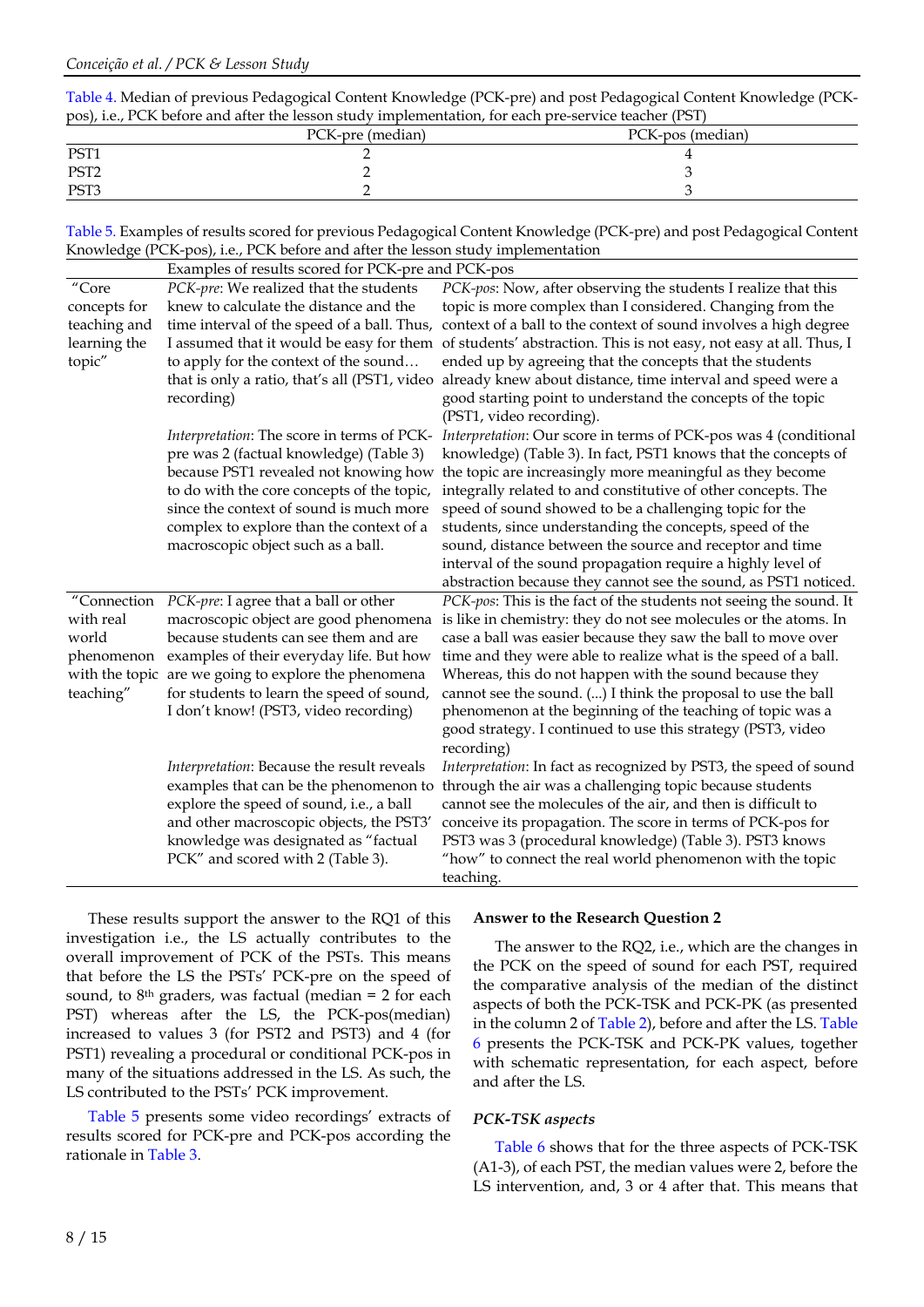Table 5 (continued). Examples of results scored for previous Pedagogical Content Knowledge (PCK-pre) and post Pedagogical Content Knowledge (PCK-pos), i.e., PCK before and after the lesson study implementation

|                                          | Examples of results scored for PCK-pre and PCK-pos |                                                                                                          |  |  |
|------------------------------------------|----------------------------------------------------|----------------------------------------------------------------------------------------------------------|--|--|
| "Students'                               | PCK-pre: The previous students'                    | PCK-pos: I consider that the strategy of starting from what                                              |  |  |
| previous                                 |                                                    | conceptions of the speed of sound are the students already know about the distance, time interval and    |  |  |
| conceptions"                             | sound propagation, the vibrations of the           | speed of a ball was useful. And it was from his understanding                                            |  |  |
| corpuscles, and the distance traveled by |                                                    | of these concepts that we develop the task of the research                                               |  |  |
|                                          | sound (PST2, video recording)                      | lesson and the lesson plan. (). The concept of speed is                                                  |  |  |
|                                          |                                                    | difficult for students in grade 8. For me, this is the most                                              |  |  |
|                                          |                                                    | difficult concept and the one that should be emphasized in                                               |  |  |
|                                          |                                                    | teaching the speed of sound (PST2, video recording).                                                     |  |  |
|                                          |                                                    | Interpretation: Because the example above Interpretation: This example above reveals evidences that PST2 |  |  |
|                                          | reveals evidence that PST2 knows that              | already knows that students' prior knowledge of speed should                                             |  |  |
|                                          | students' previous understanding about             | receive special attention from the teacher, as students have                                             |  |  |
|                                          |                                                    | distance is important for the teaching the difficulty understanding the speed of sound. PST2 knows       |  |  |
|                                          | topic, PST2' knowledge was designated              | "how" the students' previous conceptions should be included                                              |  |  |
|                                          | as "factual PCK" and scored with 1                 | in instructional decisions, this knowledge was designated as                                             |  |  |
|                                          | (Table 3).                                         | "procedural PCK" and scored with 3 (Table 3).                                                            |  |  |

Table 6. Examples of results scored for previous Pedagogical Content Knowledge (PCK-pre) and post Pedagogical Content Knowledge (PCK-pos), i.e., PCK before and after the lesson study implementation

| Aspects                        |                                                                                                                                              | PST1           |                | PST <sub>2</sub> |                | PST <sub>3</sub> |     |
|--------------------------------|----------------------------------------------------------------------------------------------------------------------------------------------|----------------|----------------|------------------|----------------|------------------|-----|
|                                |                                                                                                                                              | Pre            | Pos            | Pre              | Pos            | Pre              | Pos |
| PCK-<br><b>TSK</b><br>(median) | A1 Depth, breadth, and accuracy<br>of the topic knowledge                                                                                    | 2 <sup>a</sup> | 4 <sup>c</sup> | 2                | 3 <sup>b</sup> | $\overline{2}$   | 3   |
|                                | A2 Connections with NOS                                                                                                                      | 2              | 4              | 2                | 3              | 2                | 3   |
|                                | A3 Fluency with multiple modes<br>of representation                                                                                          | $\overline{2}$ | 4              | 2                | 4              | 2                | 4   |
|                                | PCK-PK B1 Understanding how students'<br>(median) prior conceptions determine the<br>instructional decisions<br>B2 Rational linking teaching | $\mathbf{1}$   |                |                  | 4              | 1                | 4   |
|                                | strategies to student learning<br>(including classroom<br>management)                                                                        | $\overline{2}$ | 4              |                  | 3              | $\overline{2}$   | 3   |
|                                | B3 Implications of teaching<br>strategies based students' results                                                                            | 3              |                | 2                | 4              | $\overline{2}$   | 4   |
|                                | B4 Strategies to promote students<br>examination of their own learning                                                                       | $\overline{2}$ | 3              |                  | $\overline{2}$ | $\overline{2}$   | 2   |
| Note.                          |                                                                                                                                              |                |                |                  |                |                  |     |
| $Median \leq 2$<br>a           | - Factual PCK                                                                                                                                |                |                |                  |                |                  |     |
| Median = 3<br>b                | - Procedural PCK                                                                                                                             |                |                |                  |                |                  |     |

<sup>c</sup> *–* Conditional PCK *Median = 4*

before to the intervention, the three PSTs' had factual knowledge to help a group of 8 th grade students to understand the topic regarding: Depth, breadth, and accuracy of the topic knowledge (A1), Connections with NOS (A2), and Fluency with multiple modes of representation (A3). Whereas, after the LS, the three PSTs' already exhibited procedural or conditional knowledge for the three aspects of PCK-TSK. For example, regarding:

1. Depth, breadth, and accuracy of the topic knowledge (A1), before the LS, the PSTs did not have an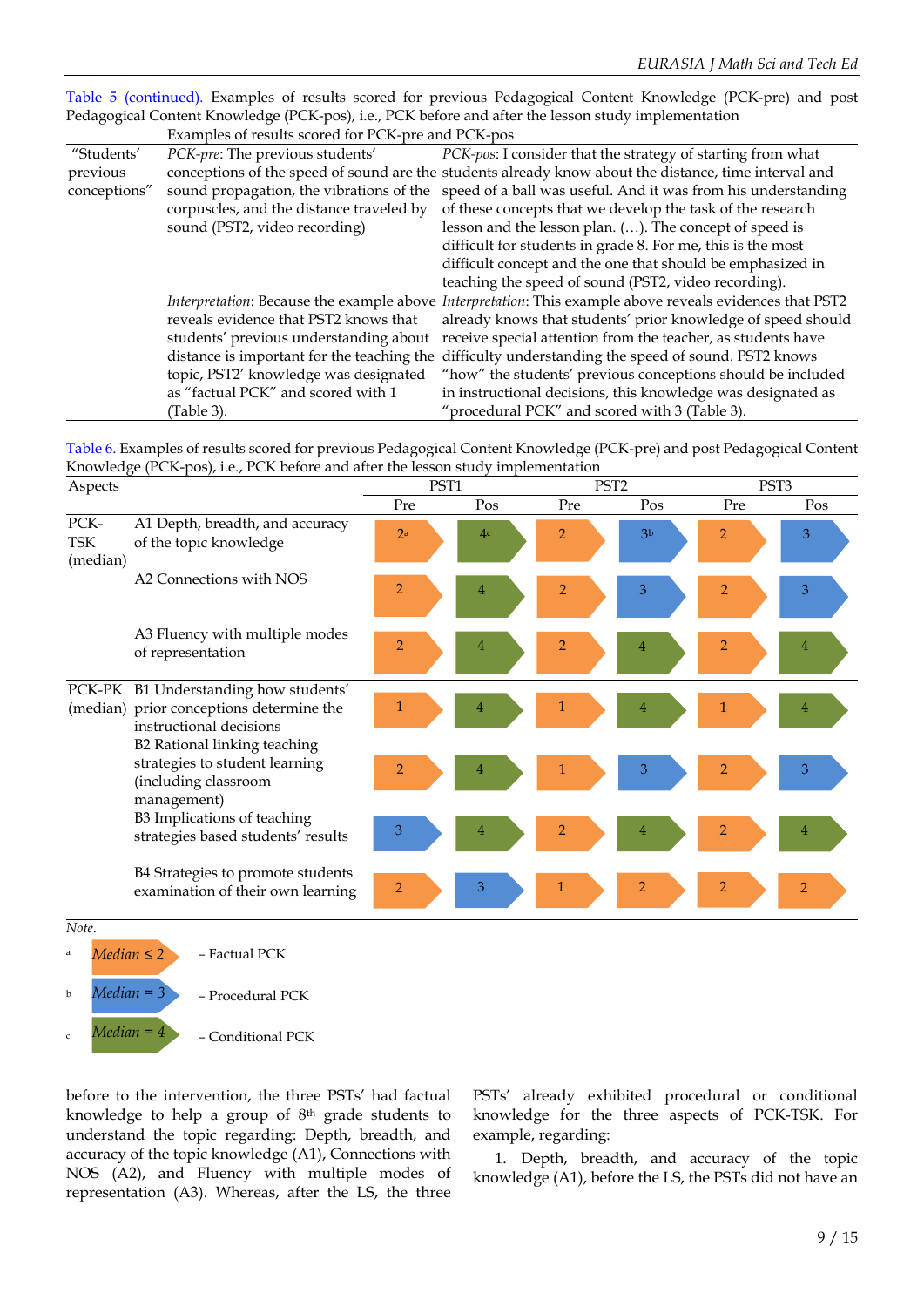integrated knowledge of the core concepts of the topic yet (median value = 2 for each PSTs). Whereas after the LS, they already showed 'how to' use the topic variables (distance, time interval and speed) to anchor the topic concepts (distance, time interval and speed, of the sound propagation) (median values = 3 or 4)

2. Connections with NOS (A2), before the LS, the PSTs did not know how to include NOS elements in the lesson plan (e.g., PSTS did not elaborate open questions to promote students' own methods of solving the task) (median value = 2 for each PSTs). Whereas after the LS, PSTs already suggested a challenging graph for students to use without the teacher support (median values = 3 or 4)

3. Fluency with multiple modes of representation (A3), before the LS, the PSTs did not know how to explore the topic concepts with a real world phenomenon that corresponds to a factual knowledge (median value = 2 for each PSTs). Whereas after the LS, PSTs already revealed to understand why it is important to use real world phenomena in teaching of the topic (median value = 4 for each PSTs)

As such, the LS contributed to the PSTs' PCK-TSK improvement on the speed of sound at 8 th grade in a specific classroom context for all the aspects of the PCK-TSK.

## *PCK-PK aspects*

Table 6 shows that, the median values of the PCK-PK of each PST for the aspects, B1-3, before the LS intervention, were 1, 2 or 3. Whereas, after that, the median values became 3 or 4. It means, before the LS intervention, the three PSTs' exhibited a PCK-PK factual or procedural on Understanding how students' prior conceptions determine the instructional decisions (B1), on Rational linking teaching strategies to student learning (including classroom management) (B2) and on Implications of teaching strategies based students' results (B3). Whereas, after the LS intervention the PSTs' PCK-PK improved to procedural or conditional in the three first aspects of the PCK-PK.

Regarding the PCK-PK' aspect Strategies to promote students examination of their own learning (B4), before the LS intervention, the median value was 2, for PST1, whereas after that, the median value became 3. It means, before the intervention, the PST1' exhibited a PCK-PK factual to promote students examination of their learning, whereas after the intervention his knowledge improved to procedural. Concerning the PST2 and PST3, the PCK-PK in the last aspect (i.e., B4) their knowledge remained factual even after the LS intervention (median values 1 or 2, before the interventions, and 2 after that).

For example, regarding:

1. Understanding how students' prior conceptions impact the instructional decisions (B1), before the LS intervention, based on the students' prior knowledge, the PSTs' revealed not know how to use students' previous conceptions in the lesson planning (median value = 1 for each PSTs). Whereas, after the LS, all the PSTs included students' backgrounds and experience in their teaching strategies and revealed that they understood why it is important. Thus, PSTs developed a conditional knowledge (median value = 4 for each PSTs)

2. Rational linking teaching strategies to student learning (including classroom management) (B2), before the LS intervention, although one of PSTs' main concerns was to promote rich and creative interactions in the classroom, all PSTs revealed not know how to implement it. As such, PSTs revealed factual knowledge (median values = 1 or 2). Whereas after the intervention, the three PSTs valued group work in the classroom and demonstrated to understand the importance of students sharing and negotiating ideas while they learn which means that all PSTs developed procedural or conditional knowledge (median values = 3 or 4)

3. Implications of teaching strategies based students' results (B3), before the LS intervention, the three PSTs choose an appealing real world phenomenon to explore the concepts of the topic meaning that the PSTs had a factual or procedural knowledge (median values = 2 or 3). Whereas, after the intervention, the PSTs reflected on the students' difficulties while they learned the topic with a real-world phenomenon, namely the thunderstorm, to recognize that this phenomenon was too complex for their target students to learn the speed of sound. As such, the PSTs' PCK-PK developed conditional knowledge (median = 4 for each PST)

4. Strategies to promote students examination of their own learning (B4), was the only aspect of the PCK-PK that not all the PSTs revealed an improvement. Namely, the PST1 evolved, from before to after the LS intervention, from identifying students' self-assessment strategies to know how to promote it in educational settings. However, PST1 did not reveal to understand why this is useful. Thus, this change suggests that PST1 improves from factual knowledge (mean value = 2) to procedural (mean value = 3) but did not achieve a deeper knowledge. While, both PST2 and PST3, although recognizing the benefits of the students' self-assess, PSTs were not able to incorporate this strategy neither in lesson planning nor in the student's task. Thus, both PSTs remained with factual knowledge.

From the above, it is concluded that the LS intervention contributed to improve the PCK-PK, of the PSTs, on the speed of sound to 8th graders in a specific classroom context. The exception was on Strategies to promote students examination of their own learning, since two PSTs (PST2 and PST3) remained with a median values = 2 due to the LS intervention.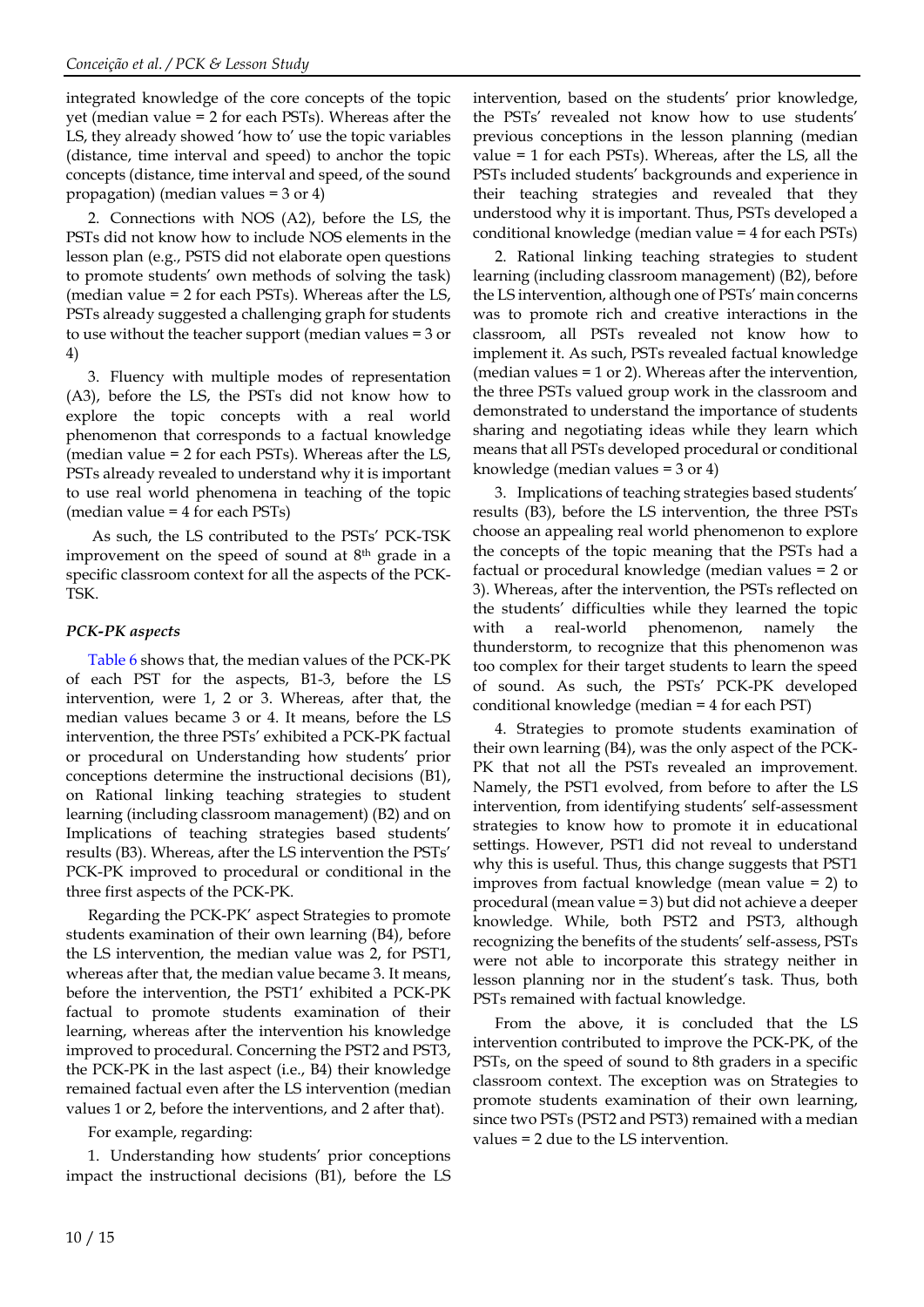#### **DISCUSSION**

As already referred, this research aimed to examine the effect of the LS - adjusted for the initial teacher education - in the development of the PSTs' PCK on a science topic. To pursue this aim two Research Questions were considered (section Introduction).

Regarding the RQ1, results revealed (Table 4), that PSTs' participation in the LS improved their PCK on the speed of sound. These results are in good agreement with the research conducted by Juhler (2016) and Can (2019) using LS in the initial PSTs training. In concrete, Juhler also found that the lesson planning in LS can stimulates the development of the PSTs' PCK, in which it was considered to include three of the four components (Knowledge of science curriculum, Knowledge of pupils' understanding of science, and Knowledge of instructional strategies) that the present paper also assumes as PCK's components. Can (2019) also concluded that the following three components of PCK of the PSTs Knowledge of science curriculum, Knowledge on students' understanding of specific science topics, and Knowledge of instructional strategies for teaching science, significantly improved after a LS. These components were also assumed to be part of the PCK in this investigation.

In the scope of the RQ2, as referred before, it was evaluated the changes on the specific aspects of the PCK-TSK and PCK-PK (section Answer to the RQ2). The PCK-TSK results revealed (Table 6) that the PSTs improved their knowledge of how to proceed or why in the teaching of the speed of sound on Depth, breadth, and accuracy of the topic knowledge (median = 2 for each PSTs, before the LS, and 3 or 4, after the LS), Connections with NOS (median = 2 for each PSTs, before the LS, and 3 or 4, after the LS), and Fluency with multiple modes of representation (median = 2 for each PSTs, before the LS, and 4, after the LS). However, for both aspects Depth, breadth, and accuracy of the topic knowledge and Connections with NOS, two of the PSTs (PST2 and PST3) did not reach the understanding of the importance of including both aspects in the teaching of the topic (since they only reached a median value of 3 after the LS). It is the authors' conviction that both PST2 and PST3 would need additional training namely to reinforce a more robust understanding of the importance of to work some variables (e.g., distance, time interval) and math operations (e.g., the division between two variables) in the teaching of the topic, as well as the importance of including elements of NOS in their teaching practice.

On the latter argument, Akerson et al. (2017) also found that although the PSTs in LS have given good suggestions about how to teach the NOS, at the primary level, they were not able to apply their suggestions in the classroom. These results obtained by Akerson et al. (2017) reveal the PSTs' difficulty to include NOS into their teaching practice in convergence with those

obtained in the present investigation since two of the PSTs (PST2 and PST3, Table 6) also revealed not know the reason (why) to include NOS in the topic teaching after the LS (median=3). Therefore, reinforced attention should be paid to this knowledge during the implementation of the LS in an initial teacher training. Actually, the LS design to the initial training (e.g., number of sessions in the planning phase, duration of each session, number of LS cycles), structure of the sessions (e.g., materials), as well as the role of educators to support PSTs' learning is still scarce.

The PCK-PK results revealed (Table 6) that as a consequence of the lesson plan design, the observation of its enactment, in the Research Lesson, by an experienced CT, and subsequent reflection on the implications of teaching strategies supported in the students' results, the PSTs improved their knowledge of how to proceed or why on the strategies of teaching the speed of sound. In particular, in relation to the Understanding how students' prior conceptions determine the instructional decisions, Rational linking teaching strategies to student learning, and Implications of teaching strategies based on students' results.

These results converge with those obtained by Nilsson and Loughran (2012) that also concluded that the PSTs' observation of classes and followed by reflection stimulate teachers to understand students' difficulties, as well as to identify the relationship of these difficulties with teaching strategies. In fact, students' outcomes and classroom situations provide insights to further enlighten new actions, thus representing leverage points to the PSTs' PCK-PK growth, as obtained in this research and proposed elsewhere (e.g., Carlson & Daehler, 2019; Gess-Newsome, 2015).

As it is already mentioned, regarding the PSTs' PCK-PK concerning the Strategies to promote students' selfevaluation aspect, the results revealed (Table 6) unsatisfactory improvement. Can (2019) concluded that PSTs' PCK on Assessment in science did not improve significantly, after the LS, namely on what and why to assess. These results are somehow convergent with what was found in this investigation since PST2 and PST3 revealed not know how to implement strategies to students' self-evaluation, and none of the three PSTs knew why this strategy is important to teach the topic. As such, these results seem to show that the PSTs need a specific support during the LS intervention to stimulate their knowledge on how students might become active participants in the process of teaching and learning, and why. Particularly, why to involve students' understanding of how they are learning, what they are learning and when they need more information, as suggested by the National Research Council (2001).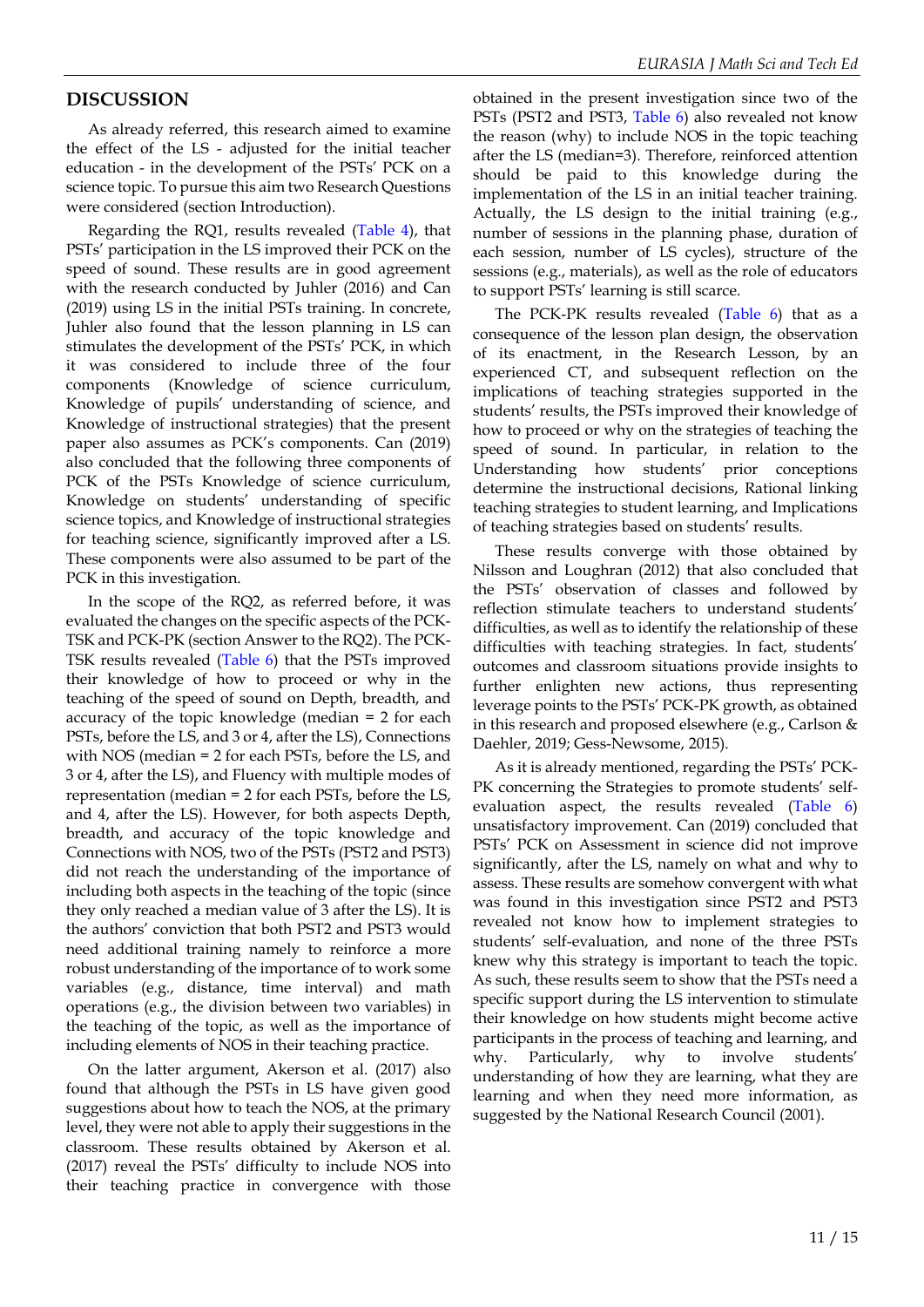## **CONCLUSIONS**

From the current investigation, the following conclusions can be drawn:

- the LS in the initial training improved the PCK on a physics topic at 8<sup>th</sup> grade of the three PSTs involved in the investigation, as revealed by the paired comparison of PSTs' PCK-pos (median) and the PCK-pre (median) using a descriptive statistical treatment Table 4)
- most of the aspects of both PCK components namely, the topic specific knowledge (PCK-TSK) and pedagogical knowledge (PCK-PK) also improved. In concrete, the PSTs improved, respectively, 3 aspects out of 3 of the PCK-TSK and 3 aspects out of 4 of the PCK-PK. The PCK-PK aspect Strategies to promote students' selfevaluation was the only one that did not satisfactorily improved.

The current investigation was performed using the LS with an adaptation (namely, the adjustment of the LS sessions' content to the previous PSTs' knowledge) and involving a small number of PSTs participants (n=3). In addition, the LS implementation used a specific topic (in concrete, the speed of sound) that is taught to 8th grade students. Thus, the findings of this investigation are valid for the present results. The conclusions' generalization to a wider range of scientific topics (physics and chemistry) and for all PSTs may be, partially or totally, invalid.

## **IMPLICATIONS**

This research contributed to deeper the knowledge of the PCK of PSTs in two senses: from the science educators' perspective since it highlights the feasibility of including the LS in the initial teacher programs and from the researchers' perspective since it concurs to increment the academic knowledge on the PCK development using LS in initial teacher education.

Future investigations will be guided in two main directions:

- Focusing on improving the understanding of the educators' role towards the LS success
- Deepening the understanding of the teaching practice on the PCK improvement thus, the PSTs will be giving the research lesson(s).

These findings suggest that LS should be carried out during the training programs of the science PSTs.

**Author contributions:** All authors have sufficiently contributed to the study, and agreed with the results and conclusions.

**Funding: TC** gratefully acknowledges the financial support of Foundation for Science and Technology - Portugal (FCT) under the Grant SFRH/BD/147648/2019.

**Declaration of interest:** No conflict of interest is declared by authors.

## **REFERENCES**

- Akerson, V., Pongsanon, K., Rogers, M., Carter, I., & Galindo, E. (2017). Exploring the use of Lesson study to develop elementary preservice teachers' pedagogical content knowledge for teaching nature of science. *International Journal of Science and Mathematics Education*, *15*(2), 293-312. <https://doi.org/10.1007/s10763-015-9690-x>
- Baumert, J., Kunter, M., Blum, W., Brunner, M., Voss, T., Jordan, A., Klusmann, U., Krauss, S., Neubrand, M., & Tsai, Y.-M. (2010). Teachers' mathematical knowledge, cognitive activation in the classroom, and student progress. *American Educational Research Journal, 47*(1), 133-180. [https://doi.org/10.3102/](https://doi.org/10.3102/0002831209345157) [0002831209345157](https://doi.org/10.3102/0002831209345157)
- Baxter, J. A., & Lederman, N. G. (1999). Assessment and measurement of pedagogical content knowledge. In J. A. Baxter & N. G. Lederman (Eds.), *Examining pedagogical content knowledge: The construct and its implications for science education* (pp. 147-161). Kluwer.
- Can, H. B. (2019) Learning science teaching by taking advantages of Lesson Study: An effective form of professional development. *Journal of Educational Issues, 5*(2), 150-169. [https://doi.org/10.5296/](https://doi.org/10.5296/jei.v5i2.15497) [jei.v5i2.15497](https://doi.org/10.5296/jei.v5i2.15497)
- Carlson, J., & Daehler, K. (2019). The refined consensus model of pedagogical content knowledge in science education. In A. Hume, R. Cooper, & A. Borowski (Eds.), *Repositioning pedagogical content knowledge in teachers' knowledge for teaching science* (pp. 77-92). Springer.
- Clarke, A., Triggs, V., & Nielsen, W. (2014). Cooperating teacher participation in teacher education: A review of the literature. *Review of Educational Research, 84*(2), 163-202. [https://doi.org/10.3102/](https://doi.org/10.3102/0034654313499618) [0034654313499618](https://doi.org/10.3102/0034654313499618)
- Coe, R., Aloisi, C., Higgins, S., & Major, L. E. (2014). *What makes great teaching? Review of the underpinning research*, Project Report. Sutton Trust. [https://www](https://www.suttontrust.com/wp-content/uploads/2014/10/What-Makes-Great-Teaching-REPORT.pdf) [.suttontrust.com/wp-content/uploads/2014/10/](https://www.suttontrust.com/wp-content/uploads/2014/10/What-Makes-Great-Teaching-REPORT.pdf) [What-Makes-Great-Teaching-REPORT.pdf](https://www.suttontrust.com/wp-content/uploads/2014/10/What-Makes-Great-Teaching-REPORT.pdf)
- Coenders, F., & Verhoef, N. (2019). Lesson study: professional development (PD) for beginning and experienced teachers. *Professional Development in Education, 45*(2), 217-230. [https://doi.org/10.1080/](https://doi.org/10.1080/19415257.2018.1430050) [19415257.2018.1430050](https://doi.org/10.1080/19415257.2018.1430050)
- Cohen, J. (1960). A coefficient of agreement for nominal scales. *Educational Psychological Measurement, 20*(1), 37-46. <https://doi.org/10.1177/001316446002000104>

Conceição, T., Baptista, M., & Ponte, J. P. (2019). Lesson study as a trigger for preservice physics and

chemistry teachers' learning about inquiry tasks and classroom communication. *International Journal*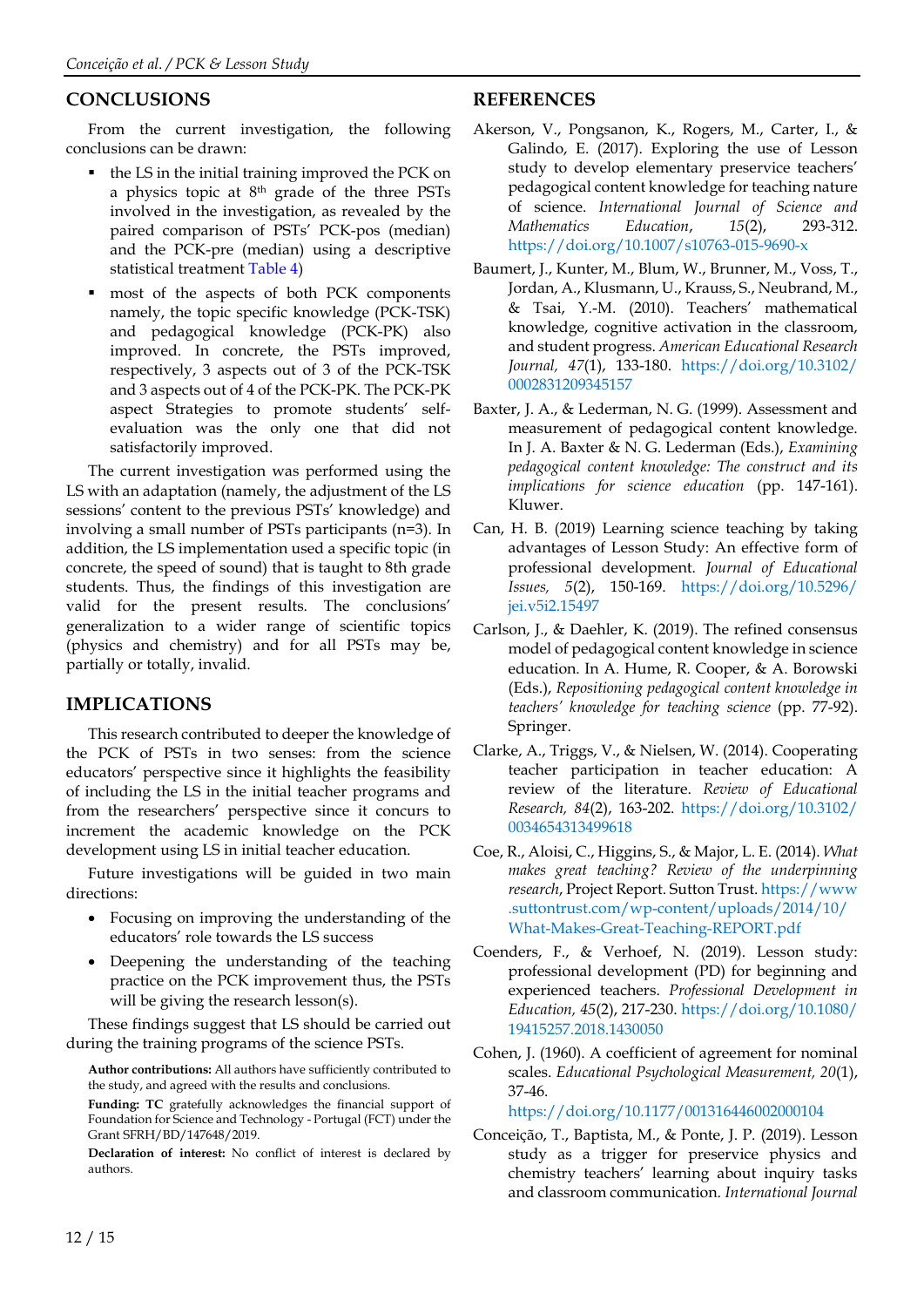*for Lesson and Learning Studies, 8*(1), 79- 96. [http://www.scopus.com/inward/record.url?](http://www.scopus.com/inward/record.url?eid=2-s2.0%C2%A0-%C2%A085059512923&partnerID=MN8TOARS) eid=2-s2.0 - [85059512923&partnerID=MN8TOARS](http://www.scopus.com/inward/record.url?eid=2-s2.0%C2%A0-%C2%A085059512923&partnerID=MN8TOARS)

- Creswell, J. (2002). *Educational research: Planning, conducting, and evaluating quantitative and qualitative research*. Merrill Prentice Hall.
- Danday, B. A. (2019). Active vs. passive microteaching Lesson Study: Effects on pre-service teachers' technological pedagogical content knowledge. *International Journal of Learning, Teaching and Educational Research, 18*(6), 181-200. <https://doi.org/10.26803/ijlter.18.6.11>
- De Jong, O., & Van Driel, J. (2004). Exploring the development of student teachers' PCK of the multiple meanings of chemistry topics. *International Journal of Science and Mathematics Education, 2*(4), 477-491. [https://doi.org/10.1007/s10763-004-](https://doi.org/10.1007/s10763-004-4197-x) [4197-x](https://doi.org/10.1007/s10763-004-4197-x)
- Eshach, H., & Schwartz, J. (2006). Sound stuff? Naïve materialism in middle school students' conceptions of sound. *International Journal of Science Education, 28*, 733-764. [https://doi.org/10.1080/09500690500](https://doi.org/10.1080/09500690500277938) [277938](https://doi.org/10.1080/09500690500277938)
- Eshach, H., Lin, T.- C., & Tsai, C.-C. (2017). Misconception of sound and conceptual change: A cross-sectional study on students' materialistic thinking of sound. *Journal of Research in Science Teaching, 55*, 677-689. [https://doi.org/10.1002/](https://doi.org/10.1002/tea.21435) [tea.21435](https://doi.org/10.1002/tea.21435)
- Fujii, T. (2014). Implementing Japanese Lesson study in foreign countries: Misconceptions revealed. *Mathematics Teacher Education and Development, 16*(1), 65-83. <https://eric.ed.gov/?id=EJ1046666>
- Fujii, T. (2016). Designing and adapting tasks in lesson planning: a critical process of lesson study. *ZDM Mathematics Education, 48*(4), 411-423. <https://doi.org/10.1007/s11858-016-0770-3>
- Fujii, T. (2018). Lesson Study and teaching mathematics through problem solving: The two wheels of a cart. In M. Quaresma, C. Winsløw, S. Clivaz, J. Ponte, A. Ní Shúilleabháin, & A. Takahashi (Eds.), *Mathematics lesson study around the world* (pp. 1-21). ICME-13 Monographs. Springer, Cham. [https://doi.org/10.1007/978-3-319-75696-7\\_1](https://doi.org/10.1007/978-3-319-75696-7_1)
- Gess-Newsome, J. (2015). A model of teacher professional knowledge and skill including PCK. In A. Berry, P. Friedrichsen, & J. Loughran (Eds.), *Reexamining pedagogical content knowledge in science education* (pp. 28-42). Routledge Press.
- Gess-Newsome, J., Taylor, J., Carlson, J., Gardner, A., Wilson, C., & Stuhlsatz, M. (2019). Teacher pedagogical content knowledge, practice, and student achievement. *International Journal of Science Education*, *41*(7), 944-963. [https://doi.org/10.1080/](https://doi.org/10.1080/09500693.2016.1265158) [09500693.2016.1265158](https://doi.org/10.1080/09500693.2016.1265158)
- Grossman, P. (2010). *Learning to practice: The design of clinical experience in teacher preparation*. [http://citeseerx.ist.psu.edu/viewdoc/download;j](http://citeseerx.ist.psu.edu/viewdoc/download;jsessionid=EB8D8E854DC5DA839408832D45C8DF24?doi=10.1.1.178.4088&rep=rep1&type=pdf) [sessionid=EB8D8E854DC5DA839408832D45C8DF](http://citeseerx.ist.psu.edu/viewdoc/download;jsessionid=EB8D8E854DC5DA839408832D45C8DF24?doi=10.1.1.178.4088&rep=rep1&type=pdf) [24?doi=10.1.1.178.4088&rep=rep1&type=pdf](http://citeseerx.ist.psu.edu/viewdoc/download;jsessionid=EB8D8E854DC5DA839408832D45C8DF24?doi=10.1.1.178.4088&rep=rep1&type=pdf)
- Hart, L. C., Alston, A. S., & Murata, A. (2011). *Lesson study research and practice in mathematics education*. Springer. [https://doi.org/10.1007/978-90-481-](https://doi.org/10.1007/978-90-481-9941-9) [9941-9](https://doi.org/10.1007/978-90-481-9941-9)
- Huang, R., & Shimizu, Y. (2016). Improving teaching, developing teachers and teacher educators, and linking theory and practice through lesson study in mathematics: an international perspective. *ZDM Mathematics Education 48***,** 393-409. <https://doi.org/10.1007/s11858-016-0795-7>
- Jain, P., & Brown, A. L. (2020). Using an adapted Lesson Study with early childhood undergraduate students, teaching education. *Teaching Education*, 1- 21.

<https://doi.org/10.1080/10476210.2020.1826424>

- Juhji, J., & Nuangchalerm, P. (2020). Interaction between scientific attitudes and science process skills toward technological pedagogical content knowledge. *Journal for the education of gifted young scientists, 8*(1), 1-16. [https://doi.org/10.17478/](https://doi.org/10.17478/jegys.2020.XX) [jegys.2020.XX](https://doi.org/10.17478/jegys.2020.XX)
- Juhler, M. V. (2016). The use of Lesson study combined with content representation in the planning of physics lessons during field practice to develop pedagogical content knowledge. *Journal of Science Teacher Education, 27*(5), 533-553. <https://doi.org/10.1007/s10972-016-9473-4>
- Käpylä, M., Heikkinen, J., & Asunta,T. (2009). Influence of content knowledge on pedagogical content knowledge: The case of teaching photosynthesis and plant growth. *International Journal of Science Education, 31*(10), 1395-1415. [https://doi.org/](https://doi.org/10.1080/09500690802082168) [10.1080/09500690802082168](https://doi.org/10.1080/09500690802082168)
- Kind, V. (2009). Pedagogical content knowledge in science education: Perspectives and potential for progress. *Studies in Science Education, 45*(2), 169-204. <https://doi.org/10.1080/03057260903142285>
- Kind, V. (2017). Development of evidence-based, student-learning-oriented rubrics for pre-service science teachers' pedagogical content knowledge. *International Journal of Science Education, 41*(7), 911- 943.

<https://doi.org/10.1080/09500693.2017.1311049>

Kind, V., & Chan, K. H. (2019). Resolving the amalgam: Connecting pedagogical content knowledge, content knowledge and pedagogical knowledge. *International Journal of Science Education, 41*(7), 964- 978.

<https://doi.org/10.1080/09500693.2019.1584931>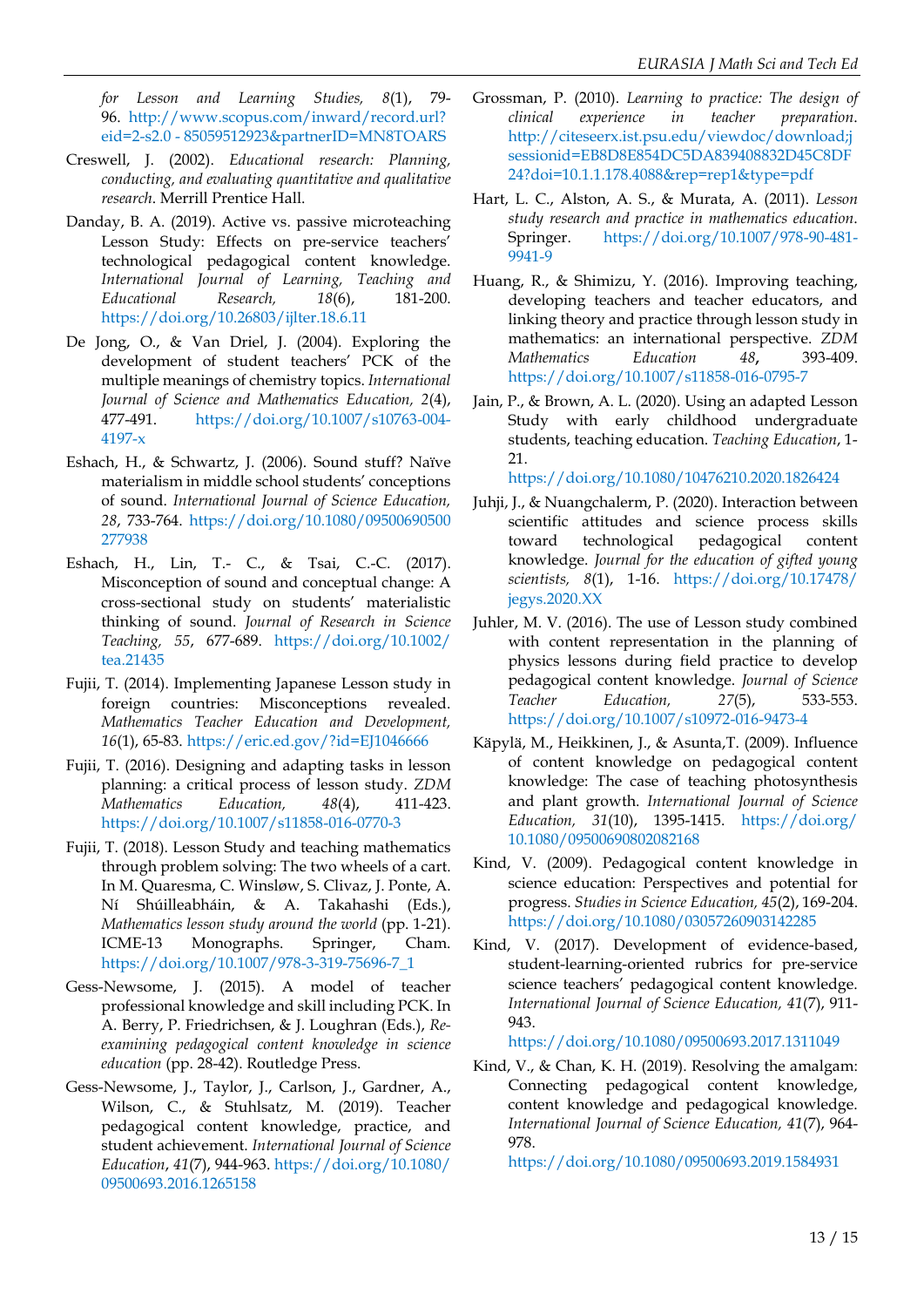- Korthagen, F., & Kessels, J. (1999). Linking theory and practice: Changing the pedagogy of teacher education. *Educational Researcher, 28*(4), 4-17. <https://doi.org/10.3102/0013189X028004004>
- Krippendorff, K. (1980). *Content Analysis: An Introduction to its Methodology*. Sage Publications.
- Larssen, D., Cajkler, W., Mosvold, R., Bjuland, R., Helgevold, N., Fauskanger, J., Wood, P., Baldry, F., Jacobsen, A., Bugge, H. E., Næsheim-Bjørkvik, G., & Norton, J. (2018). A literature review of Lesson study in initial teacher education: Perspectives about learning and observation. *International Journal for Lesson and Learning Studies, 7*(1), 8-22. <https://doi.org/10.1108/IJLLS-06-2017-0030>
- Lederman, N. G., & Gess-Newsome, J. (1992). Do subject matter knowledge, and pedagogical content knowledge constitute the ideal gas law of science teaching? *Journal of Science Teacher Education, 3*(1), 16-20. <https://doi.org/10.1007/BF02614732>
- Liepertz, S., & Borowski, A. (2018). Testing the consensus model: Relationships among physics teachers' professional knowledge, interconnectedness of content structure and student achievement. *International Journal of Science Education, 41*(7), 890- 910.

<https://doi.org/10.1080/09500693.2018.1478165>

- Lim, C. S., Kor, L. K., & Chia, H. M. (2016). Revitalising mathematics classroom teaching through Lesson Study (LS): a Malaysian case study. *ZDM Mathematics Education 48*, 485-499. <https://doi.org/10.1007/s11858-016-0779-7>
- Loughran, J., Berry, A., & Mulhall, P. (Eds.). (2012). *Understanding and developing science teachers' pedagogical content knowledge* (2nd ed.). Sense Publishers.
- Loughran, J., Mulhall, P., & Berry, A. (2004). In search of pedagogical content knowledge in science: Developing ways of articulating and documenting professional practice. *Journal of Research in Science Teaching, 41*(4), 370-391. [https://doi.org/10.1002/](https://doi.org/10.1002/tea.20007) [tea.20007](https://doi.org/10.1002/tea.20007)
- Marble, S. (2007). Inquiry into teaching: Lesson study in elementary science methods. *Journal of Science Teacher Education, 18*(6), 935-953. <https://doi.org/10.1007/s10972-007-9071-6>
- Munthe, E., Bjuland, R., & Helgevold, N. (2016). Lesson study in field practice: a time-lagged experiment in initial teacher education in Norway. *International Journal for Lesson and Learning Studies, 5*(2), 142-154. <https://doi.org/10.1108/IJLLS-12-2015-0047>
- National Commission on Teaching & America's Future (U.S.). (1996). *What matters most: Teaching for America's future: report of the National Commission on Teaching & America's Future: summary report*. National Commission on Teaching & America's

Future.

<https://files.eric.ed.gov/fulltext/ED395931.pdf>

- National Research Council. (2001). *Classroom Assessment and the National Science Education Standards*. The National Academy Press. [https://doi.org/10.17226](https://doi.org/10.17226/9847) [/9847](https://doi.org/10.17226/9847)
- Ni Shuilleabhain, A., & Bjuland, R. (2019) Incorporating lesson study in ITE: organisational structures to support student teacher learning. *Journal of Education for Teaching*, *45*(4), 434-445. <https://doi.org/10.1080/02607476.2019.1639262>
- Nilsson, P. & Karlsson, G. (2019). Capturing student teachers' pedagogical content knowledge (PCK) using CoRes and digital technology. *International Journal of Science Education, 41*(4), 419-447. <https://doi.org/10.1080/09500693.2018.1551642>
- Nilsson, P. (2008). Teaching for understanding: The complex nature of pedagogical content knowledge in pre-service education. *International Journal of Science Education, 30*(10), 1281-1299. <https://doi.org/10.1080/09500690802186993>
- Nilsson, P., & Loughran, J. (2012). Exploring the development of pre-service science elementary teachers' pedagogical content knowledge. *Journal of Science Teacher Education 23*(7), 699-721. <https://doi.org/10.1007/s10972-011-9239-y>
- Perry, R. R., & Lewis, C. C. (2009). What is successful adaptation of lesson study in the US? *Journal of Educational Change, 10*, 365-391. [https://doi.org/](https://doi.org/10.1007/s10833-008-9069-7) [10.1007/s10833-008-9069-7](https://doi.org/10.1007/s10833-008-9069-7)
- Robak, P., Chance, B., Legler, J., & Moore, T. (2006). Applying Japanese lesson study principles to an upper-level undergraduate statistics course. *Journal of Statistics Education, 14*(2), 1-20. <https://doi.org/10.1080/10691898.2006.11910580>
- Sawada, D., Piburn, M. D., Judson, E., Turley, J., Falconer, K., Benford, R., & Bloom, I. (2002). Measuring reform practices in science and mathematics classrooms: The reformed teaching observation protocol. *School Science and Mathematics, 102*(6), 245-253. [https://doi.org/](https://doi.org/10.1111/j.1949-8594.2002.tb17883.x) [10.1111/j.1949-8594.2002.tb17883.x](https://doi.org/10.1111/j.1949-8594.2002.tb17883.x)
- Schön, D. A. (1983). *The reflective practitioner: How professionals think in action*. Basic Books.
- Seperson, M. A. & Joyce, B. R. (1971). *The teaching styles of student teachers as related to the teaching styles of their cooperating teachers* (ERIC Document Reproduction Service No. ED 051080).
- Shulman, L. S. (1986). Those who understand: Knowledge growth in teaching. *Educational Researcher, 15*(2), 4-14. [http://links.jstor.org/sici?](http://links.jstor.org/sici?sici=0013-189X%28198602%2915%3A2%3C4%3ATWUKGI%3E2.0.CO%3B2-X) [sici=0013-189X%28198602%2915%3A2%3C4%3AT](http://links.jstor.org/sici?sici=0013-189X%28198602%2915%3A2%3C4%3ATWUKGI%3E2.0.CO%3B2-X) [WUKGI%3E2.0.CO%3B2-X](http://links.jstor.org/sici?sici=0013-189X%28198602%2915%3A2%3C4%3ATWUKGI%3E2.0.CO%3B2-X)